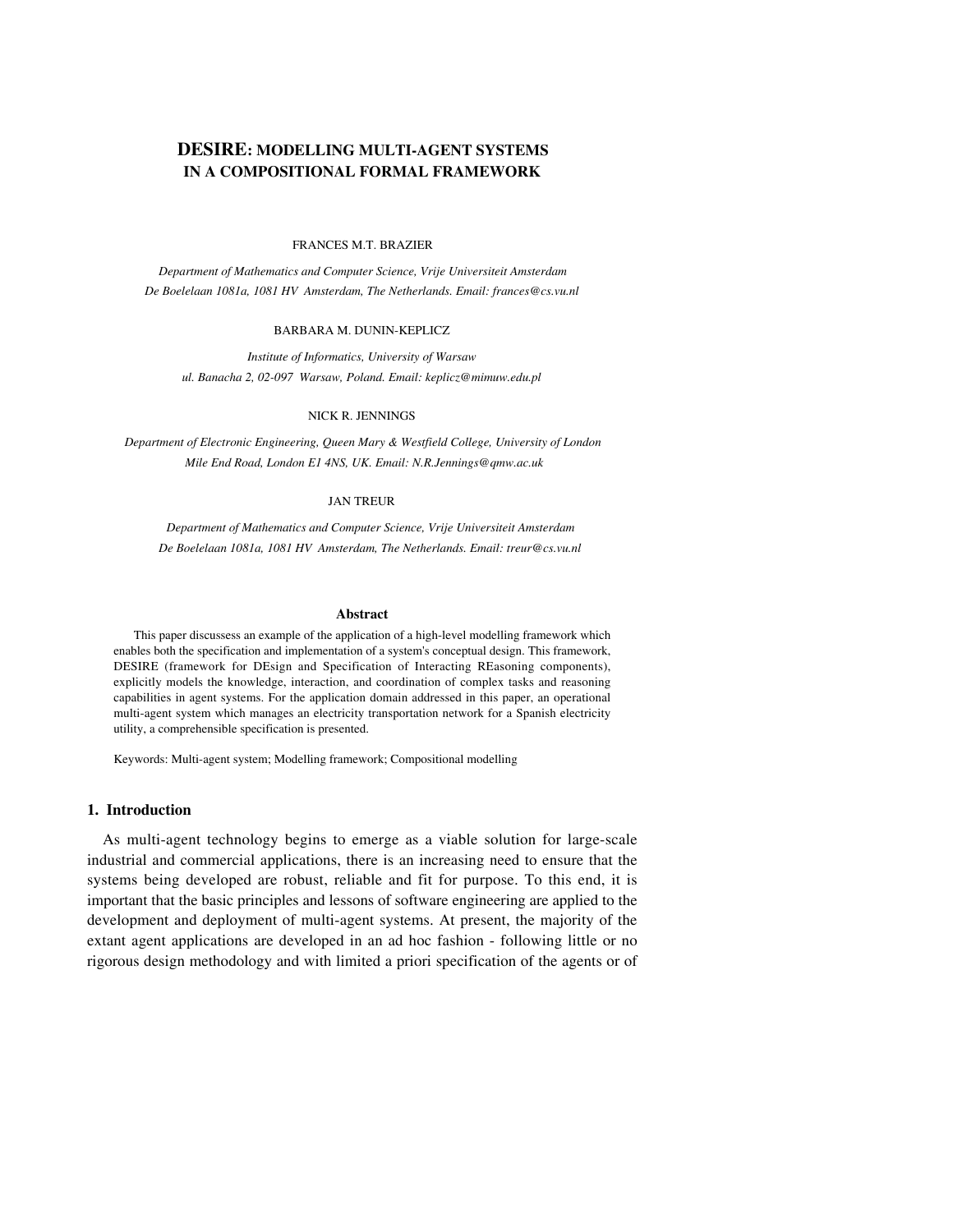the system as a whole. This lack of rigour is one of the major factors hampering the wide-scale adoption of agent technology.

This situation is, however, beginning to change as a number of researchers recognise the importance of verifying and validating the properties and characteristics of agent systems. Within this field, two broad camps can be identified: (i) those who used advanced logics to specify their systems<sup>1,2,3</sup>; and (ii) those who use tools adapted from software and knowledge engineering for specifying their systems.4,5,6,7 This paper describes work in the latter camp - a modelling language, called DESIRE (framework for DEsign and Specification of Interacting REasoning components), $8.9$  is introduced and then used to specify an operational multi-agent system.

DESIRE allows the system designer to explicitly and precisely specify both the intraagent functionality (i.e. the expertise required to perform the domain tasks for which the agent is responsible in terms of the knowledge requirements and the reasoning capabilities) and the inter-agent functionality (i.e. the expertise required to perform and guide coordination, cooperation and other forms of social interaction in terms of the knowledge requirements and the reasoning capabilities). DESIRE views both the individual agents and the overall system as a compositional architecture - hence all functionality is designed as a series of interacting, task-based, hierarchically structured components. Tasks are characterised in terms of their inputs, their outputs and their relationship to other tasks. Interaction and coordination between components, between components and the external world, and between components and users $10$  is specified in terms of information exchange, sequencing information and control dependencies. The components themselves can be of any complexity (from simple functions and procedures up to whole knowledge-based systems) and can perform any domain function (e.g. numerical calculations, information retrieval, optimization, et cetera).

Although DESIRE was originally conceived as a means of specifying complex software systems, its philosophy of viewing the system as a series of interacting components means it is ideally suited to the specification of multi-agent systems.<sup>6,7,11</sup> DESIRE's philosophy contrasts with those of general purpose specification languages such as  $Z^{4,12,13}$  or VDM<sup>14</sup> at precisely this point: by committing to a specific type of architecture for the design specification of multi-agent systems, DESIRE provides more structure and thus more support. General purpose specification languages, such as Z and VDM, provide less support in this respect. One of the goals in the design and (continual) development of the DESIRE framework is to provide constructs with which reasoning patterns can be explicitly modelled. This is an additional advantage with respect to general purpose specification languages in modelling multi-agent systems, as agents are most often capable of reasoning about both internal and external processes. The constructs included in DESIRE support modelling and specification of agents in this respect.

The main contribution of this work is that it presents an easy to use and expressive framework which enables multi-agent system designers to focus on the conceptual design and specification of their system (rather than having to worry about low-level system programming issues). Tools such as graphical editors support the designer in this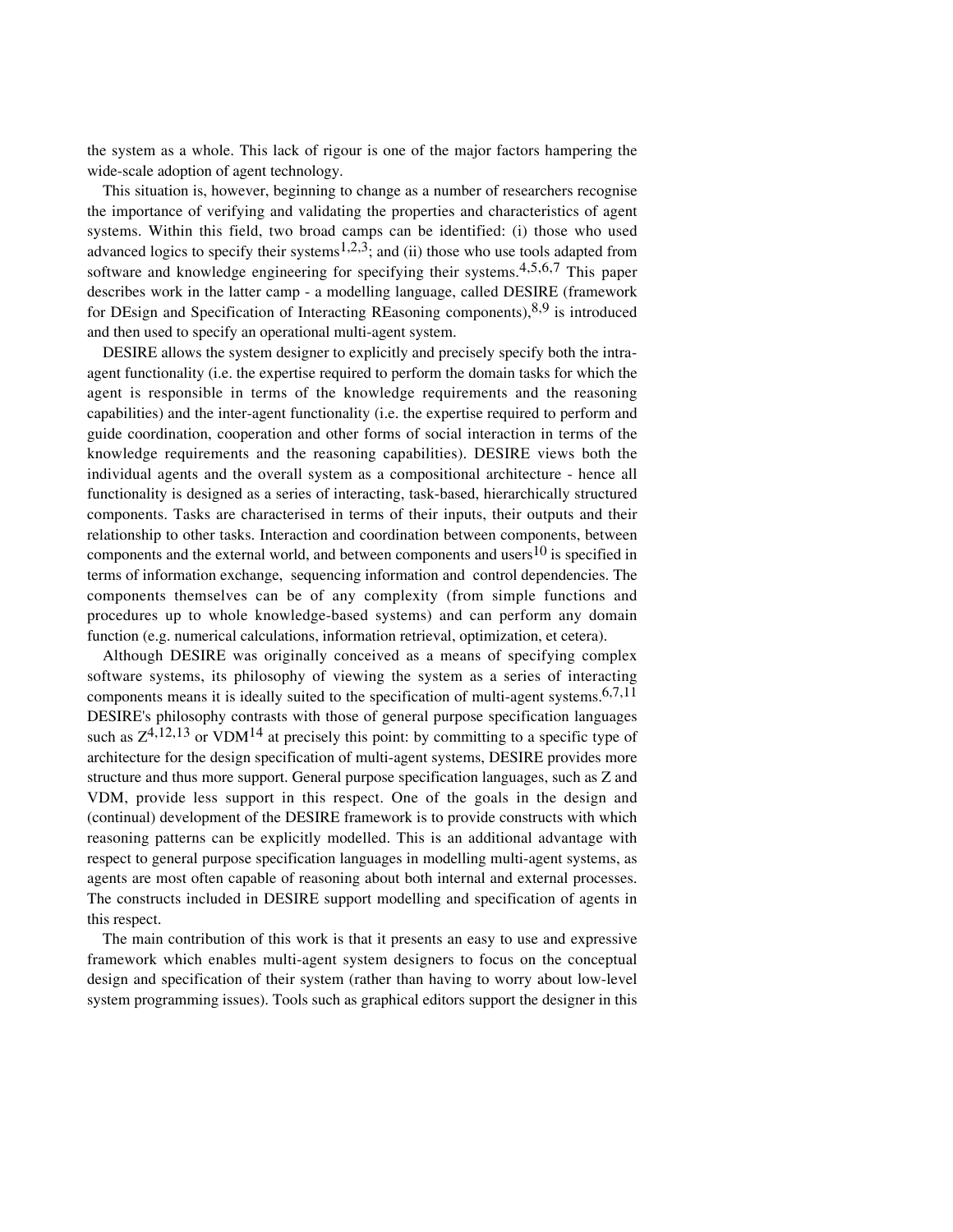process. DESIRE's high-level modelling environment can then automatically generate prototype applications directly from the specifications. DESIRE is an industrial strength system - it has been used by a number of companies and research institutes (such as chemical industry, financial sector, software industry, institutes for enviromental studies) to develop operational systems for a number of complex tasks (including systems for diagnosis, design, routing, scheduling and planning). DESIRE has the additional advantage that the specifications and their semantics can be made formal, using temporal logic as a base.<sup>15,16,17</sup> This allows to prove various properties about the system during the verification and validation phases of the software lifecycle.

This paper describes the DESIRE framework in detail and shows how it can be applied to model and specify multi-agent systems. The exemplar application is that of electricity transportation management<sup>18</sup> which is one of the few operational multi-agent systems currently in existence (Section 2). Section 3 introduces the DESIRE framework and Sections 4 to 6 show how the framework can be used to model and specify the electricity transportation application. In particular, Section 4 presents a generic formal model and specification of a compositional agent, Section 5 details the specific agents involved in the scenario in terms of their specific tasks, while Section 6 deals with interaction between the agents and between agents and the world. Finally, Section 7 discusses the results of this modelling exercise and highlights those aspects which require further work.

# **2. An Example Application Domain**

The multi-agent system used as an illustration in this paper is for the domain of electricity management in general and the management of an electricity transportation network in particular. The system described was developed in the ARCHON project and is currently running on-line in a control room in the North of Spain.<sup>18,19</sup> An electricity transportation network carries electricity from generation sites to the local networks where it is distributed to customers. Managing this network is a complex activity which involves a number of different subtasks: monitoring the network, diagnosing faults, and planning and carrying out maintenance when such faults occur. The running application involves seven agents. In this paper we will focus on four of them.

The *Control System Interface* agent (called CSI) continuously receives data from the network - e.g., alarm messages about unusual events and status information about the network's components. From this information, the agent CSI periodically produces a snapshot which describes the entire system state at the current instant in time. Additionally, CSI supports the overall system's diagnosis and the restoration functionality by doing some pre-processing on the alarm messages. In the former case, it performs a preliminary analysis of the data it receives to determine whether a fault has occured. This analysis is then used to initiate the system's diagnosis functionality. In the latter case, CSI monitors the network to determine whether significant changes have occured. This functionality ensures that the assumptions upon which the restoration phase are based are still valid as the restoration plan gets executed.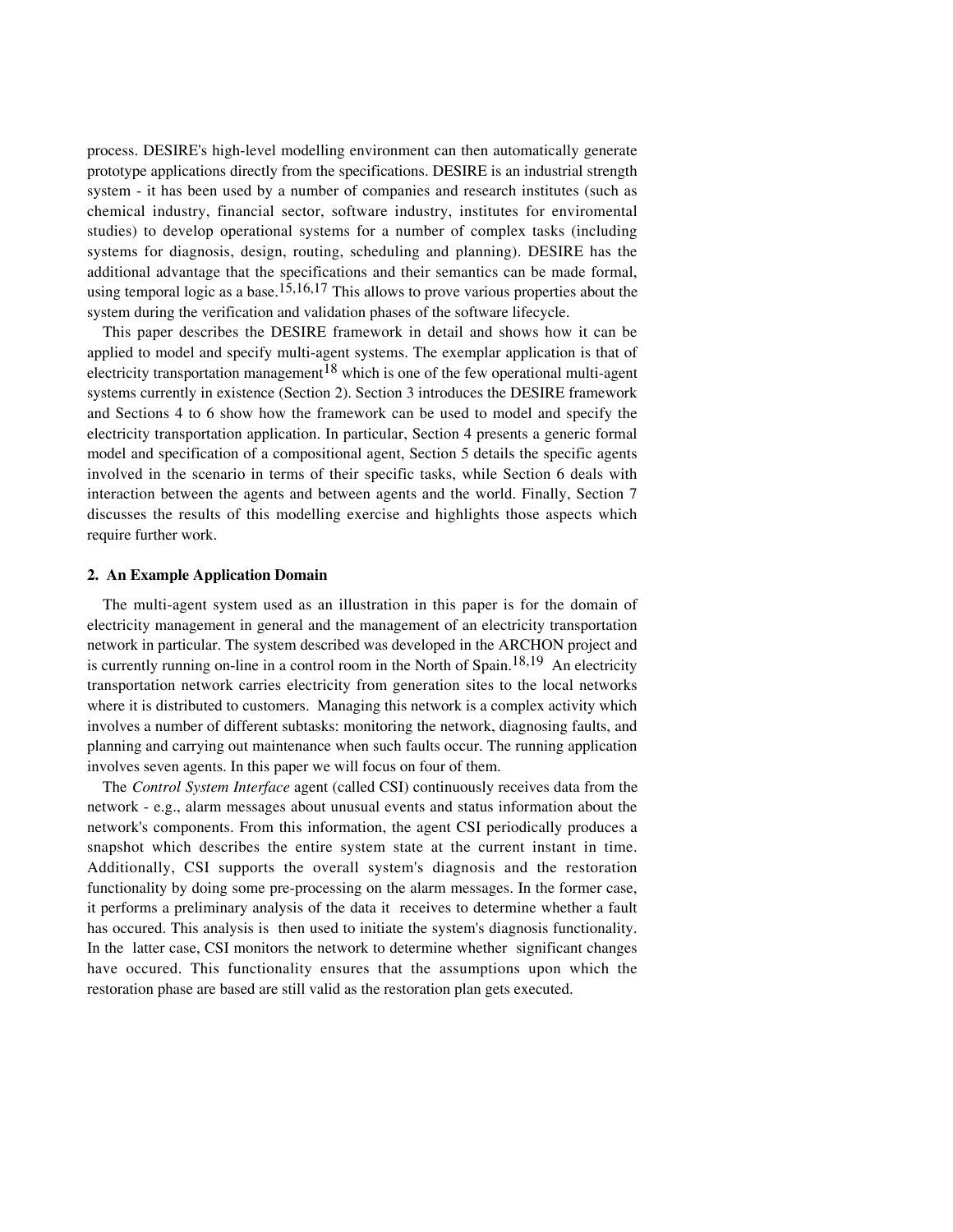The system's diagnosis functionality is provided by two separate agents - an *Alarm Analysis Agent* (called AAA) and a *Blackout Area Identifier* agent (BAI). Both of these agents are activated by the receipt of information from the agent CSI which indicates that there might be a fault and they both use CSI's snapshot information to update their model of the network on which their diagnosis is based. The agent BAI is a fast and relatively unsophisticated diagnostic system which can pinpoint the approximate region of the fault (the initial blackout area) but not the specific element which is at fault. The agent AAA, on the other hand, is a sophisticated model-based diagnosis system which is able to generate and verify the cause of the fault in the network. It does this in a number of different phases. Firstly, it performs an approximate hypothesis generation task which produces a large number of potential hypotheses (the knowledge used here guarantees that the actual fault is always contained in this initial list). Each of these hypotheses is taken in turn and a time consuming validation task is performed to determine the likelihood that the given hypothesis is the cause of the network fault.

Cooperation occurs between the agents AAA and BAI in that BAI's initial blackout area can be used to prune the search space of AAA's hypothesis validation task. It can do this because the fault will be contained in the initial blackout area - hence any hypotheses produced by AAA's generation task which are not in the blackout area can be removed from the list which needs to be considered by AAA's validation task. This task is performed by AAA's hypothesis refinement task. The blackout area can be received by AAA in two different ways. The most usual route is that BAI will volunteer it as unsolicited information - the agent BAI maintains a model of all the agents in the system (its acquaintance models) and its model of AAA specifies that it is interested in receiving information about the blackout area. Hence when this information is produced it will automatically send it after making reference to its acquaintance models. The other route is that the agent AAA will generate an information request to have the initial blackout area produced - this will, in fact, result in a request being directed to the agent BAI because AAA's acquaintance model of BAI indicates that it has a task which produces the initial blackout area as a result.

The final agent considered is a *Service Restoration Agent* (SRA) which generates a plan of action which can be used to repair the network once the cause and location of the fault have been determined. To this end, first candidate actions are proposed based on information about the nature of the fault (provided by AAA) and its extent (the black out area provided by BAI). Next these candidates are checked for feasibility and relevance. Finally, from the approved actions a repair plan is prepared. The execution of this plan is guided by the human control engineer (or *operator*) and is monitored by the agent CSI to ensure that any significant changes in the network state are reported to SRA so that it can make a decision about how to respond (e.g., to carry on regardless, to generate a new restoration plan from scratch or to modify the existing plan).

## **3. A Specification Framework for Multi-Agent Systems**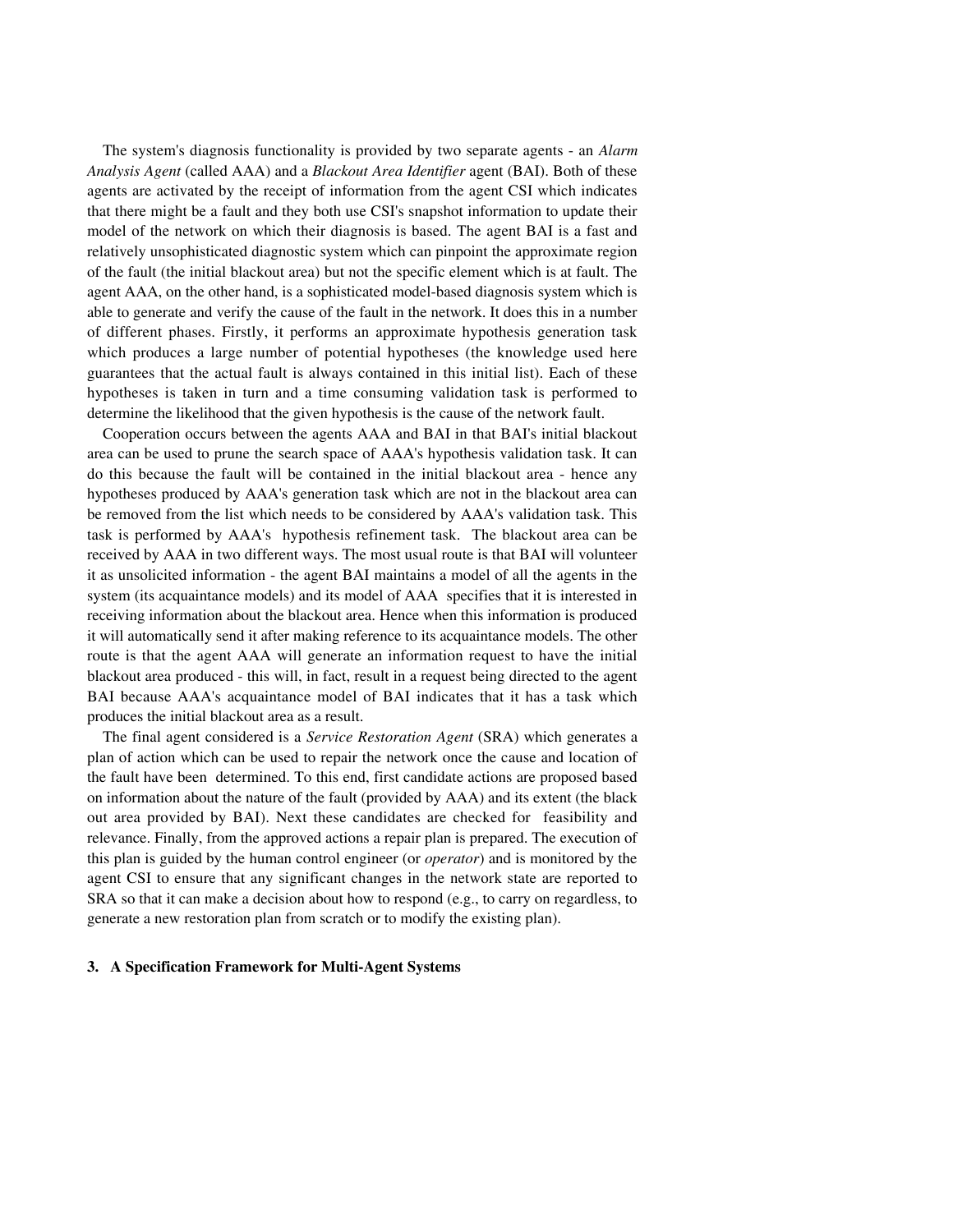Task models define the structure of *compositional architectures*: components in a compositional architecture are directly related to (sub)tasks in a task (de)composition. The hierarchical structures of tasks, interaction and knowledge, are fully preserved within compositional architectures. Often more than one agent is involved in the performance of a given task. Task coordination between agents then becomes essential. As agents, however, often are capable of performing one or more (sub)tasks, either sequentially or in parallel, task coordination within the agents themselves is also essential.

Below a formal compositional framework for modelling multi-agent tasks is introduced, in which

- (1) a task (de)composition,
- (2) information exchange,
- (3) sequencing of (sub)tasks,
- (4) subtask delegation, and
- (5) knowledge structures,

are explicitly modelled and specified.

## *3.1. Task (de)composition*

To model and specify (de)composition of tasks knowledge is required of:

- a *task hierarchy*,
- information a task requires as *input*,
- information a task produces as a *result* of task performance
- *meta-object relations* between (sub)tasks (which (sub)tasks reason about which other (sub)tasks).

For each task in a task hierarchy a set of subtasks may be specified. Within a task hierarchy *composed* and *primitive* tasks are distinguished: in contrast to primitive tasks, composed tasks are tasks for which (a non-empty set of) subtasks are identified. Subtasks, in turn, can be either composed or primitive. Tasks are directly related to components: composed tasks are specified as composed components, and primitive tasks as primitive components, respectively.

An example of a *task hierarchy* for the task of electricity transportation management, independent of the agents involved, is shown below in Figure 1. The leaves represent the primitive tasks.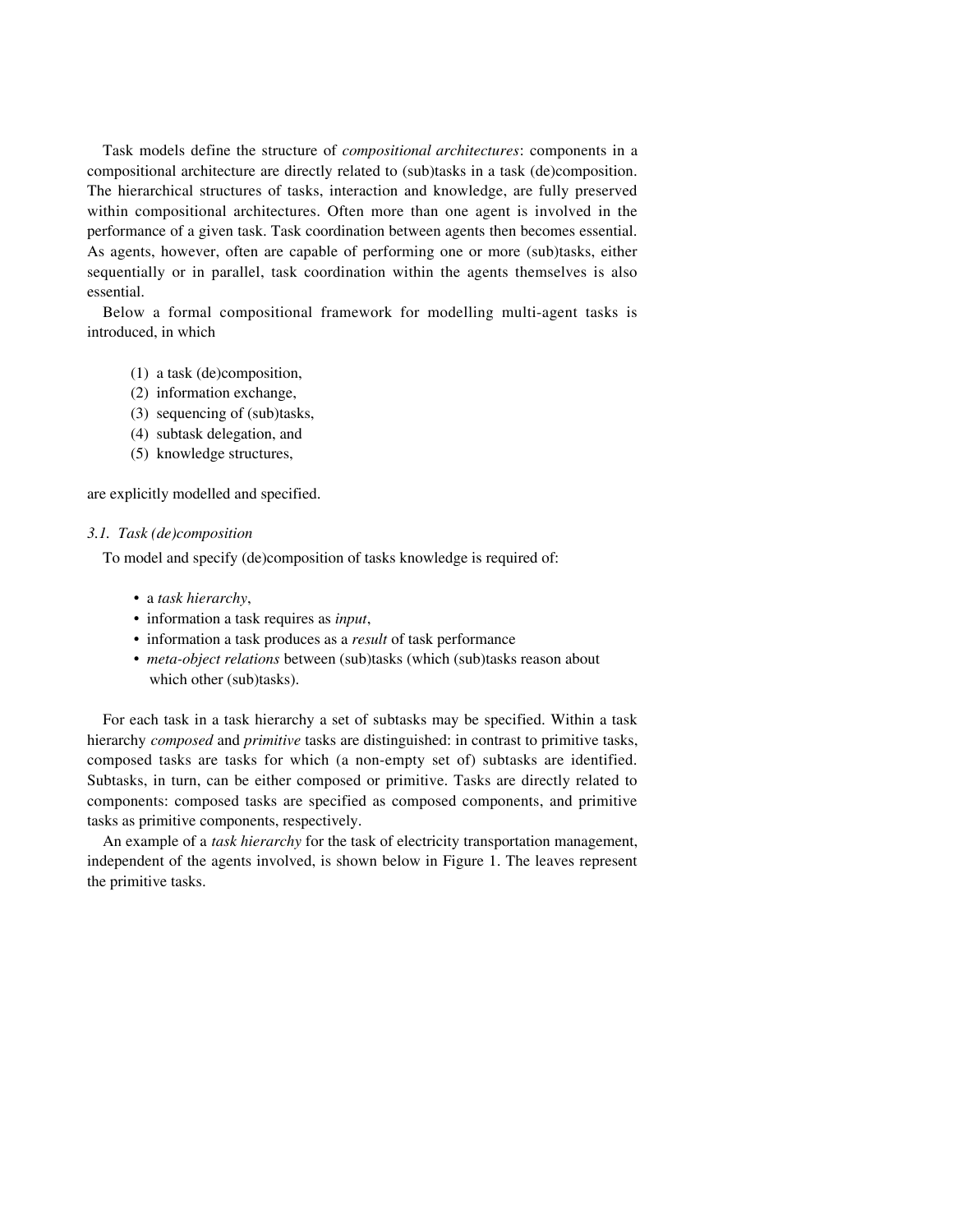

Fig. 1 Task hierarchy of electricity transportation management

Information required/produced by a (sub)task is defined as *input* and *output signatures* of a component. The signatures used to name the information are defined in a predicate logic with a hierarchically ordered sort structure (*order-sorted predicate logic*). Units of information are represented by the (ground; i.e., instantiated) *atoms* defined in the signature.

The different roles information can play within reasoning can be distinguished by indicating different (meta)levels, specified by the level of an atom within a signature. In a two level situation the lowest level is termed *object-level information*, and the second level *meta-level information*. Meta-level information contains information about objectlevel information and reasoning processes; for example, for which atoms the values are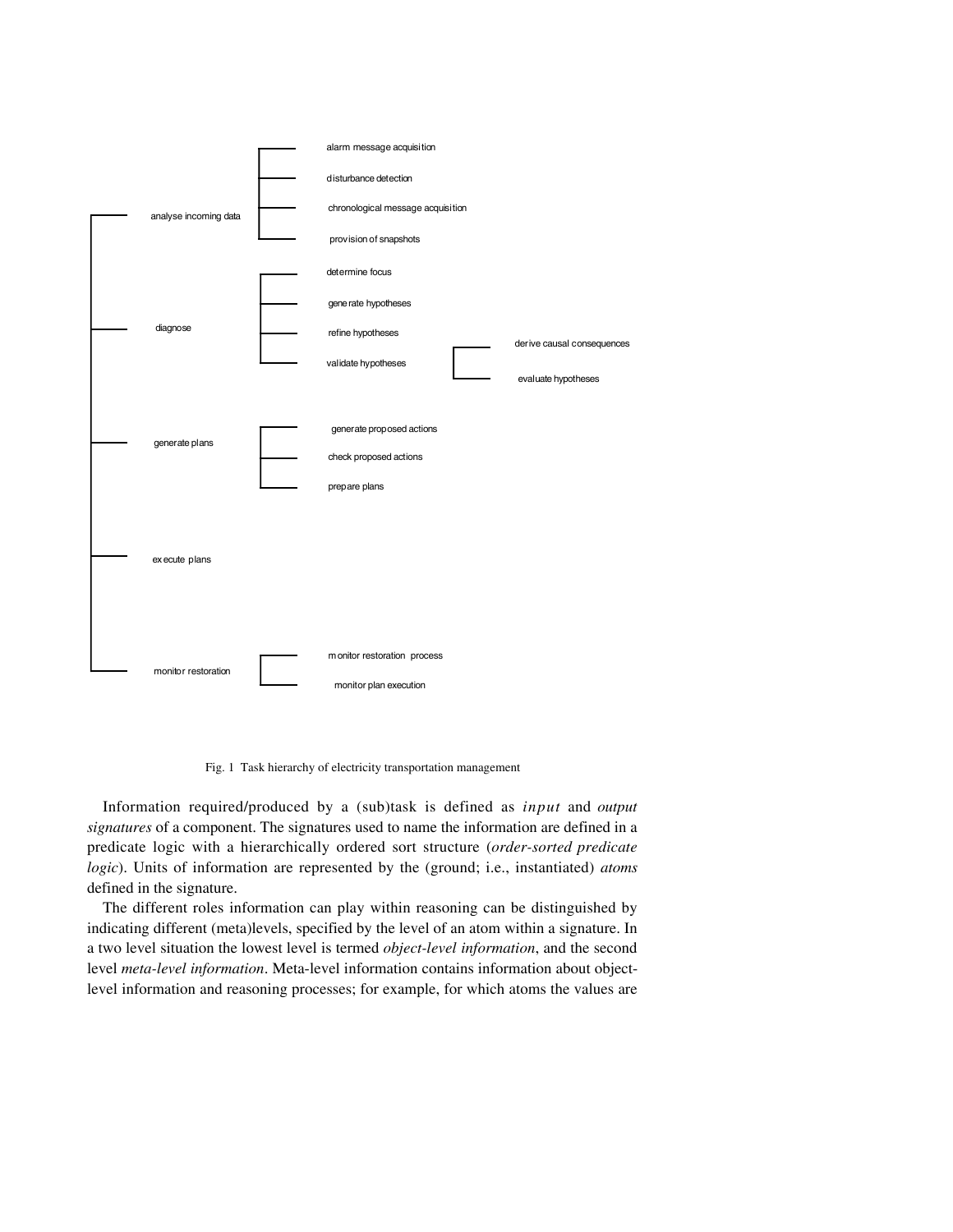still unknown (*epistemic information*), or for which the values are a goal for the reasoning process (*target information*). Accordingly tasks that include reasoning about other tasks are indicated as meta-level tasks with respect to object-level tasks. Often more than two levels of information and reasoning are involved, resulting in meta-metalevel information and reasoning.

## *3.2. Information exchange between tasks*

Information exchange between tasks is specified as *information links* between components. Each information link relates output of one component to input of another, by specifying which truth value of a specific output atom is linked with which truth value of a specific input atom. Atoms can be renamed: each component can be specified in its own language, independent of other components. The conditions for activation of information links are explicitly specified as task control information: knowledge of sequencing of tasks.

## *3.3. Sequencing of tasks*

Task sequencing is explicitly modelled within components as *task control knowledge*. Task control knowledge includes not only knowledge of which subtasks should be activated when and how, but also knowledge of the goals associated with task activation and the amount of effort which can be afforded to achieve a goal to a given extent. These aspects are specified as (sub)component and link activation together with sets of targets and requests, exhaustiveness and effort to define the component's goals. Subcomponents are, in principle, black boxes to the task control of an encompassing component: task control is based purely on information about the success and/or failure of component activation. Activation of a component is considered to have been successful, for example, with respect to one of its target sets if it has reached the goals specified by this target set (and specifications of the number of goals to be reached (e.g., any or every) and the effort to be afforded).

## *3.4. Delegation of tasks*

During knowledge acquisition a task as a whole is modelled. In the course of the modelling process decisions are made as to which (sub)tasks are best performed by which *agent*. This process, which may also be performed at run-time, results in the delegation of (sub)tasks to the parties involved in task execution. For electricity transportation management tasks can be divided over the participating agents as shown below in Figure 2.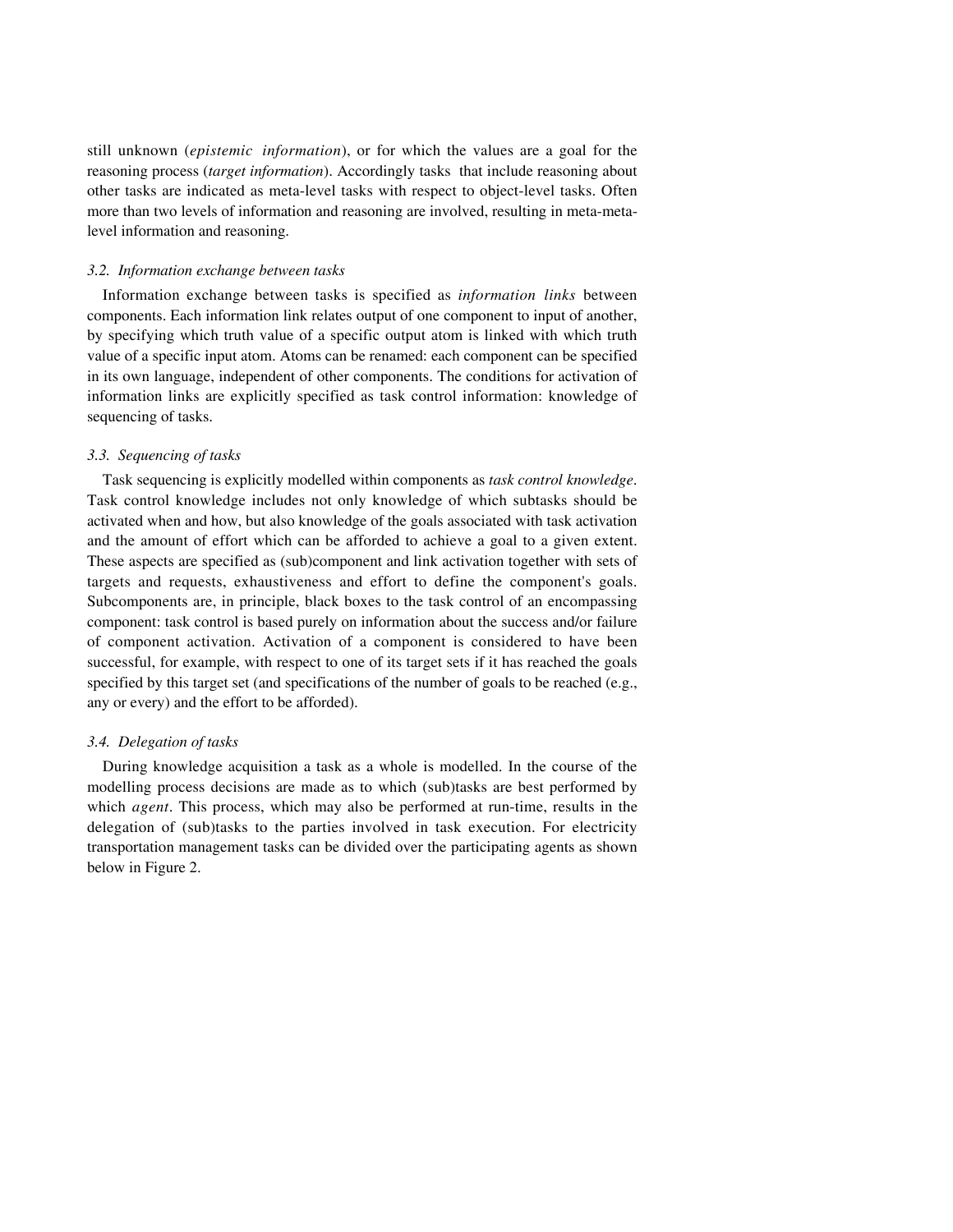

Fig. 2 Delegation of tasks to agents

## *3.5. Knowledge structures*

During knowledge acquisition an appropriate structure for domain knowledge must be devised. The meaning of the concepts used to describe a domain and the relations between concepts and groups of concepts, must be determined. Concepts are required to identify objects distinguished in a domain, but also to express the methods and strategies employed to perform a task. Concepts and relations between concepts are defined in *hierarchies* and *rules* (based on *order-sorted predicate logic*). In a specification document references to appropriate knowledge structures (specified elsewhere) suffice.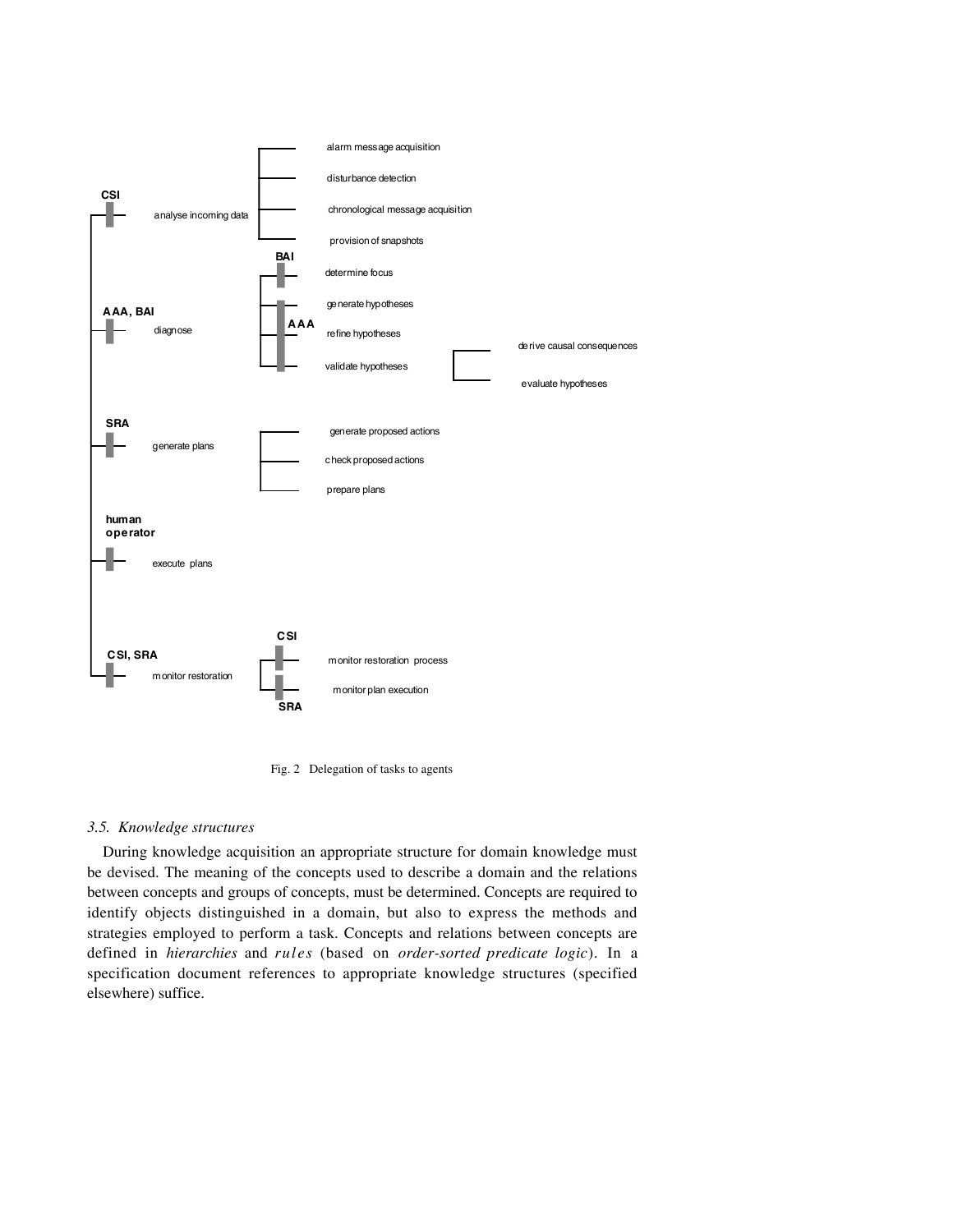## **4. Formal Model of a Compositional Agent**

The task hierarchy presented in Section 3.1 is a task hierarchy for the electricity transportation management task represented as a single composed task. Agents, however, not only perform tasks directly related to electricity transportation management; they also perform tasks related to their own internal process management and tasks related to interaction with other agents and with the external world. A generic decomposition of an agent is presented below in section 4.1, a description of information exchange within an agent is described in section 4.2 and in section 4.3 task control knowledge within an agent is depicted.

## *4.1. A Generic Model of an Agent*

The agents described in Section 2 have a number of tasks in common: control of their own processes, update of world state information, and management of communication with other agents. In addition each agent has one or more specific tasks to perform: e.g., diagnose fault (for the agent AAA), or identify blackout area (for the agent BAI), as shown in Figure 3. The levelled input and output interfaces depicted on the outer edges of the components in this figure indicate object-meta level distinctions in input and output. The agent task control (depicted at the top in the component) has interaction with all of the subcomponents. This task control interaction is provided by the generic DESIRE environment; in graphical representations as shown in Figure 3 or 5 it is not depicted.



Fig. 3 Generic top level compositional structure of an agent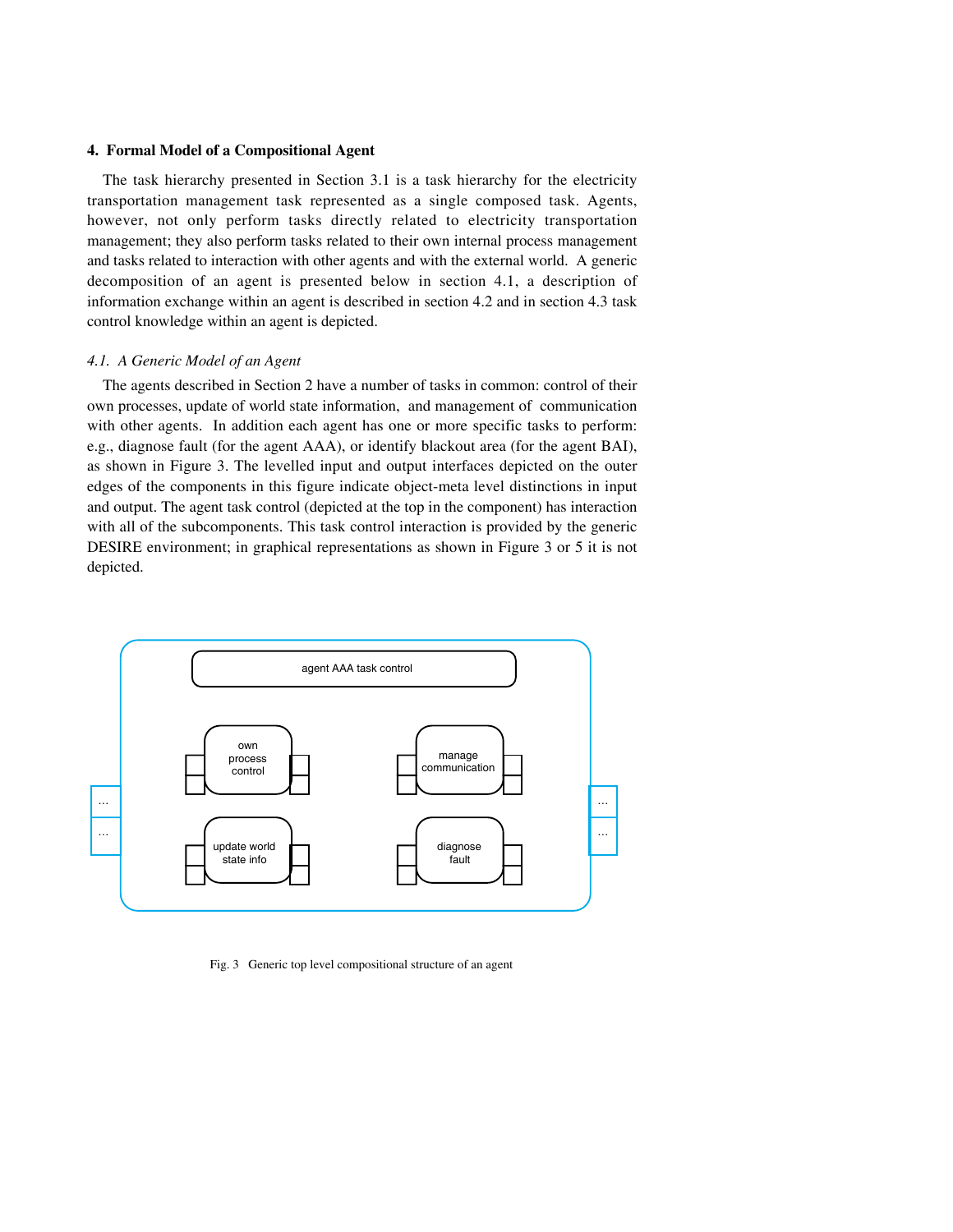The specialisation and instantiation of each of the three generic tasks may differ significantly between agents: not only do agents reason on the basis of different types of information and interaction, they differ with respect their models of the external world and the tasks they are capable of performing. A decomposition of the three generic tasks, one level deep, is shown in Figure 4.

The generic component responsible for the task of the central coordination of an agent's reasoning, own\_process\_control, uses

- (1) knowledge of its own ablilities, beliefs, desires, intentions, motivations, etc,
- (2) knowledge of (the status of) available knowledge about interaction with other agents,
- (3) knowledge of the current state of affairs in the world outside the agent and
- (4) knowledge of subtask performance to reason about its current "state of mind": current processes and knowledge.

This entails both monitoring the (status of) available knowledge and reasoning about the current state (often in relation to the past).

- 1. Own process control
	- 1.1 Monitor incoming data
	- 1.2 Evaluate process state
- 2. Update world state information
- 3. Agent specific tasks
- 4. Manage communication
	- 4.1 Examine agent model
	- 4.2 Generate information
	- 4.3 Receive information

Fig. 4 Generic task decomposition of an agent

The task of managing communication with other agents is a task in itself: the generic task assigned to the component manage\_communication. To this purpose agents may have representations of other (relevant) agents: often of agents with whom interaction is known to be required. Agents are capable of examining these models, of generating information for other agents, and of receiving information from other agents. This information may be object-level information (facts about the world), but it may also be meta-information such as requests for specific object level information.

The task of maintaining a representation of the current state of the world outside an agent, is also a generic task which all agents should be capable of performing, however limited the representation may be. The component update\_world\_state\_info, includes knowledge of how an agent's "personal" representation of the world is acquired. An agent's representation will often differ from the real state of the world, and from other agent's representations of the world.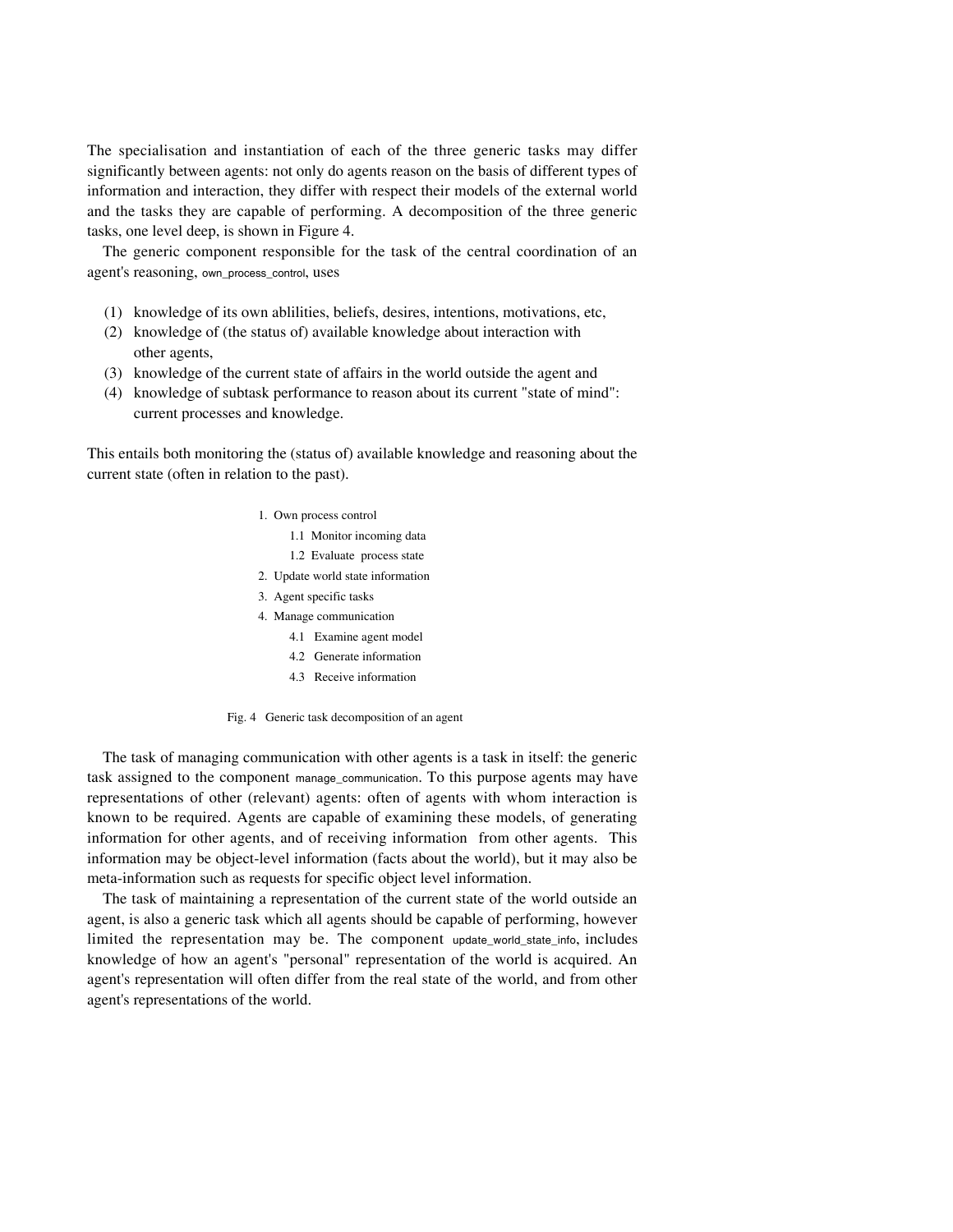

Fig. 5 Information exchange of agent AAA's top level

# *4.2. Information exchange at the top level of an agent*

*Information links* are defined to model information exchange between components within an agent. In general, information communicated to an agent will be transferred directly to the agent's manage communication component. Comparably information to be transferred to other agents will be transferred from the manage communication component to the outer interface of an agent. In more extended models of agents, an agent's own process control may frequently be informed of progress of the agent's processes: in the models of information exchange within an agent presented in this paper, these links have been omitted. The nature of the individual agent's processes in the electricity management task are relatively straightforward and do not require extended process control. To illustrate the way in which information exchange is modelled for this task the information links of one specific agent, namely AAA are described. AAA's top level tasks and links are depicted in Figure 5.

The information links used within a component are specified as part of the task structure; for agent AAA, the specification of its *task structure* is as follows:

| task structure AAA |                                                                        |  |
|--------------------|------------------------------------------------------------------------|--|
|                    | subcomponents own process control, update world state info.            |  |
|                    | diagnose fault, manage_communication;                                  |  |
| links              | incoming info, incoming world state info, info on current world state, |  |
| boa info           |                                                                        |  |
|                    | request info, required info, fault results, info to output, info out;  |  |
|                    |                                                                        |  |

**end task structure** AAA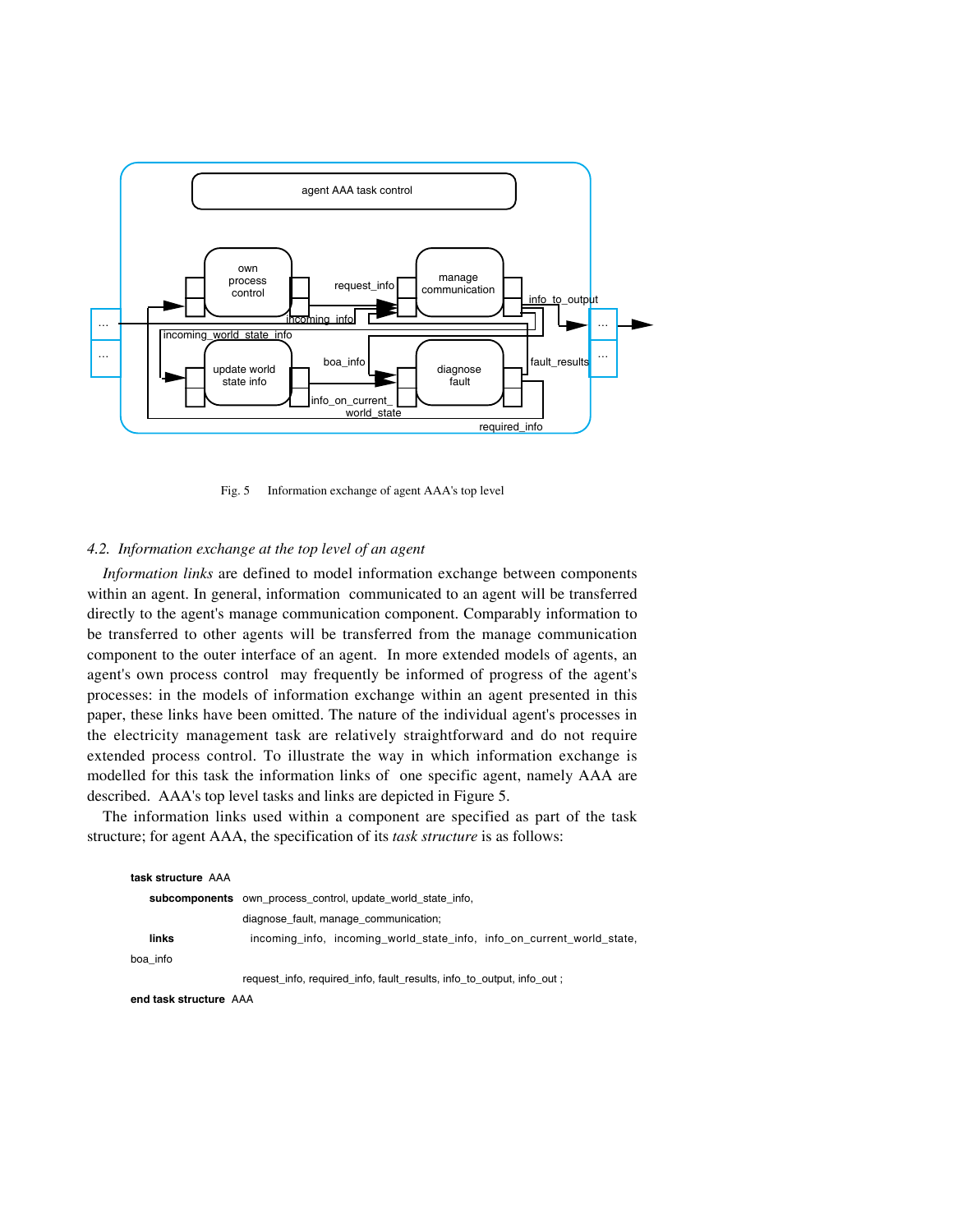Agent AAA receives two types of information: (1) information about the state of the network and (2) information about the blackout area. This information is transferred from the outer input interface of AAA through the link incoming\_info to the component manage\_communication. Information about the state of the network is then transferred from the component manage\_communication to the component update\_world\_state\_info through the link incoming\_world\_state\_info and the information about the blackout area is transferred to the component diagnose\_fault through the link boa\_info. Information about the state of the network is forwarded from the component update\_world\_state\_info to the component diagnose\_fault through the link info\_on\_current\_world\_state.

The component diagnose\_fault may recognize a lack of information on a blackout area. This lack of information is transferred to the component own\_process\_control through the link required\_info. That specific information should be acquired through communication is established by the component own\_process\_control; through the link request\_info this is transferred to the component manage\_communication. After determination of the agent(s) to be addressed, the request is then transferred by the link info\_to\_output to the output interface of the component. The link info<sub>-</sub>out transfers this information to other agents. Newly acquired information on a blackout area is transferred by the component manage\_communication to the component diagnose\_fault as described above.

A resulting fault, as diagnosed by diagnose\_fault is transferred through the link fault\_results to the component manage\_communication and to interested agents through the links info to output and info out.

Note the level difference between on the one hand the components own\_process\_control and manage\_communication, and on the other hand the components update\_world\_state\_info and diagnose fault. The components own process control and manage communication reason about the status of the processes within update\_world\_state\_info and diagnose\_fault The level distinction is expressed by the interface levels that are connected by the arrows. E.g., the link required\_info links the higher level of the output interface of diagnose\_fault with the lower level of the input interface of own\_process\_control.

Links and components are formally specified within DESIRE. An example of an information link specification within AAA is the link between the component update\_world\_state\_information and the component diagnose\_fault: the link info\_on\_current\_world\_state. An example of an *information link specification* (see Sections 3.1.2 and 3.2.2) within AAA is the specification of the link info\_on\_current\_world\_state between the component update\_world\_state\_information and the component diagnose\_fault:

| link   | info on current world state: object-object |                                      |
|--------|--------------------------------------------|--------------------------------------|
| domain |                                            | update world_state_information       |
|        | output                                     | world state obs                      |
|        | codomain                                   | diagnose fault                       |
|        | input                                      | world state obs                      |
|        | sort links                                 | (World state info, World state info) |
|        | object links                               | identity                             |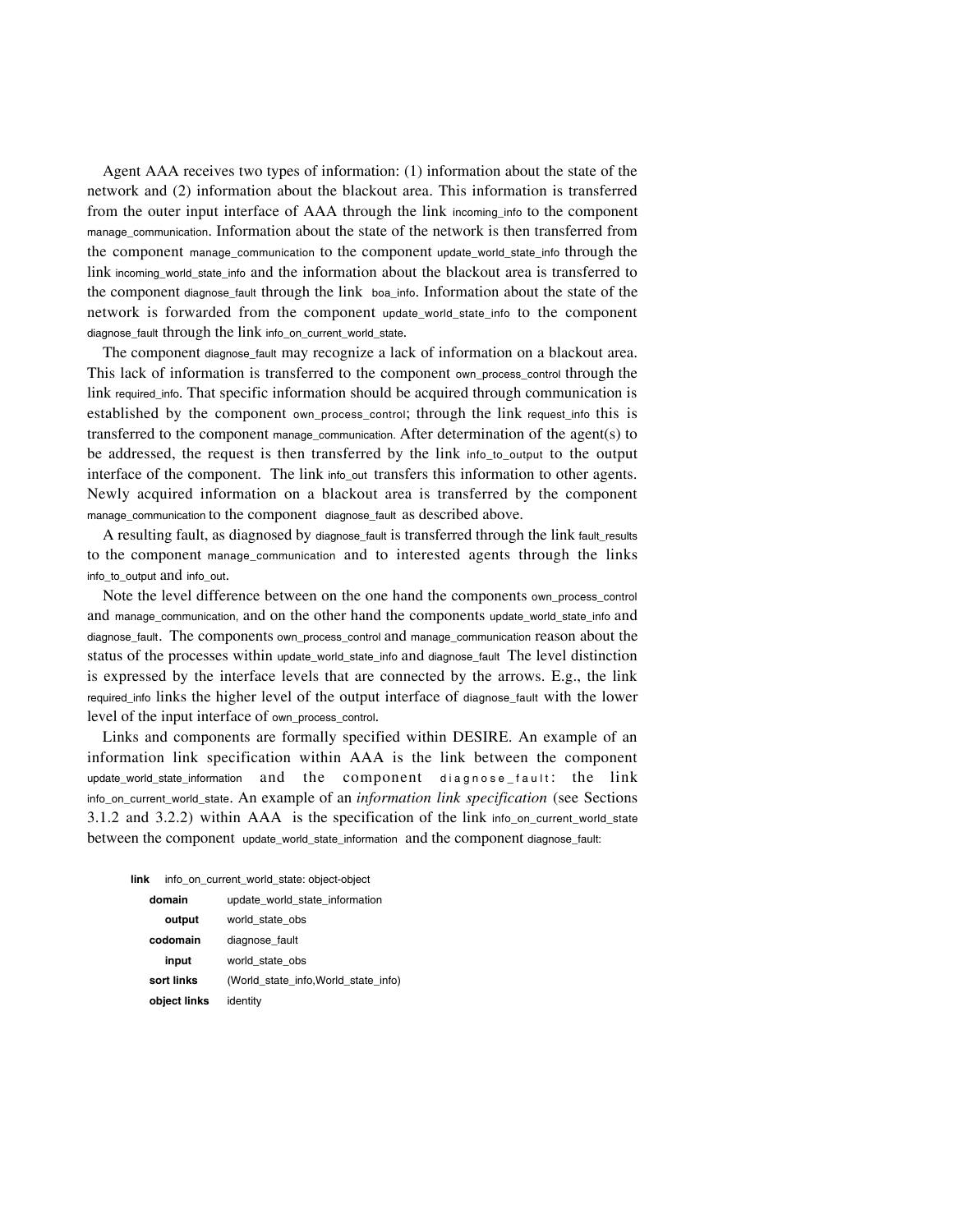```
term links identity
    atom links
       (obs_in_current_world_state(I:World_state_info),obs_in_current_world_state(I:World_state_info)):
                   <<true,true>,<false,false>>
endlink
```
This link transfers information observed in the current world state. It relates output of the component update world state information (the domain of the link) to input of the component diagnose\_fault (the codomain of the link). The truth value (true, resp. false) of the atom obs\_in\_current\_world\_state(I:World\_state\_info) is transferred as specified by the atom links from update\_world\_state\_information to diagnose\_fault. The information observed is of the sort World\_state\_info, known in both domains (linked by sort links). Object and term links relate the syntactic entities within the sorts. In this example the linked entities are syntactically identical.

## *4.3. Task Control of Agents*

Control of agents and interaction between agents is specified in precisely the same way as control of components and interaction between components within an agent. Depending on the autonomy of agents and their components, specification of control will differ. In 4.3.1 an example of autonomous agents is described. In 4.3.2 an example of control within an agent is discussed.

# 4.3.1. Autonomous agents

Task control of agents in the electricity transportation management task at the highest (global) level is minimal. An example of a specification of a rule for agent and link activation for AAA is shown below.

```
if start
then next_component_state(AAA, awake)
and next_link_state(info_out, awake)
```
Once an agent is awake, the agent's task control determines when to transfer information to the agent's output interface. If, in addition, as is the case in this example, a link is awake, the information is immediately transferred further.

## 4.3.2. Control within agents

Within agents, components can be autonomous, or they may be controlled. In the electricity transportation management task, control within agents is well-defined. The agents' task control knowledge specifies when and how components and links are to be activated (and whether activation is continuous or temporarily instantiated). Evaluation criteria are used for this purpose within temporal rules. Each component is assumed to have a (local, linear) discrete time scale.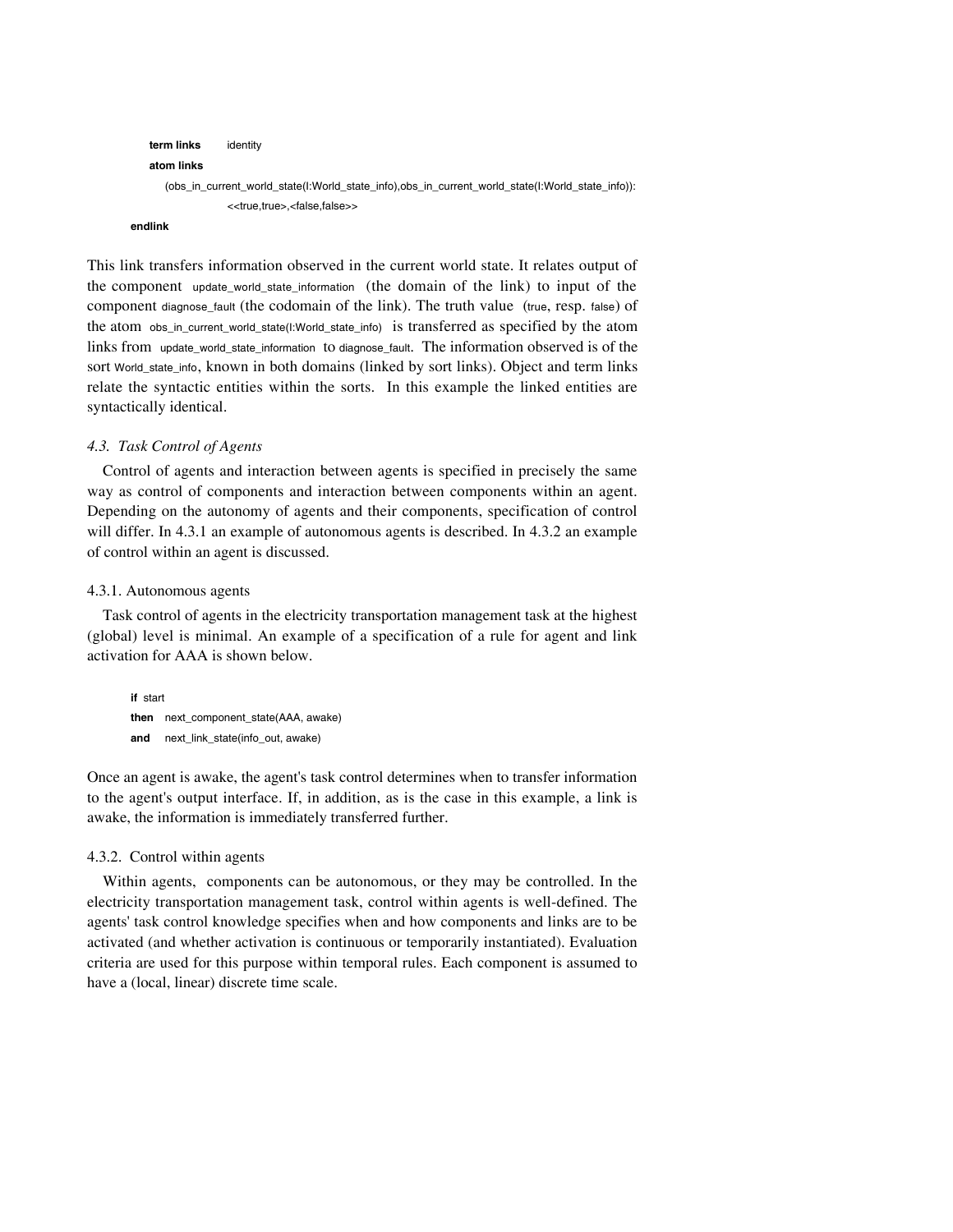The specification of agent AAA's task control knowledge illustrates the way in which such knowledge is specified. Control over AAA's four subtasks is limited: the rules presented in this section express the knowledge required to specify interaction between the four subcomponents. Activation of components does not always depend on the completion of a specific component. In some cases receipt of input causes a component to become active. The specification of the fact that a component is to be continually capable of performing its subtask during task execution (in parallel with other components), depending on the availability of new input, is expressed by the keyword awake. AAA's components own\_process\_control and manage\_communication, and all internal links become and remain awake once AAA has been activated. This is expressed by:

**if** start

- **then** next-component-state(own\_process\_control, awake)
	- **and** next-component-state(manage\_ommunication, awake)
	- **and** next-target-set(manage\_communication, new\_world\_info)
	- **and** next-link-state(incoming\_info, awake)
	- **and** next-link-state(incoming\_world\_state\_info, awake)
	- **and** next-link-state(info\_on\_current\_world\_state, awake)
	- **and** next-link-state(blackout\_area\_info, awake)
	- **and** next-link-state(request\_info, awake)
	- **and** next-link-state(required\_info , awake)
	- and next-link-state(fault results to mc, awake)
	- **and** next-link-state(info\_to\_output, awake)
	- **and** next-link-state(info\_out, awake)

A typical example of a component's task control knowledge rule in which the success of one component is required (whether or not incoming world state information has been monitored by the component manage communication), before a following component (update\_world\_state\_info) can be activated with the required information, is the following:

- **if** evaluation(manage\_communication, new\_world\_info, succeeded) **then** next-component-state(update\_world\_state\_info, active)
	- **and** next-target-set(update\_world\_state\_info, new\_world\_state\_info)

# This knowledge rule states that

- *if* the component manage communication, has succeeded in accomplishing the targets defined by its target set new\_world\_info,
- *then* the component update\_world\_state\_info is assigned a new set of targets, namely new\_world\_state\_info, and activated.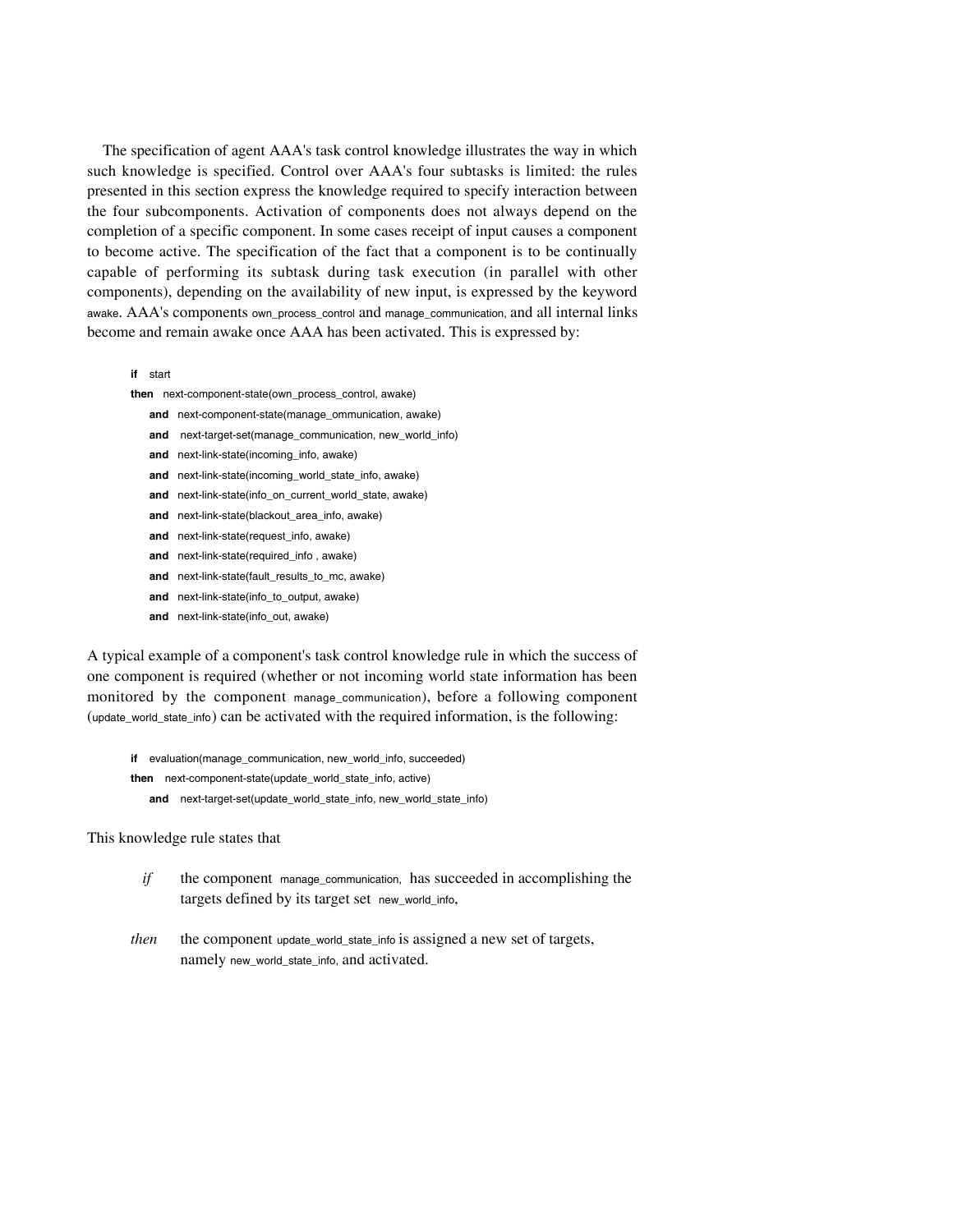Note that the output of the component manage\_communication is transferred automatically to update\_world\_state\_information by the link incoming\_world\_state\_info that is continually awake.

The component diagnose\_fault is activated when input information is received on grouped alarms as specified below:

**if** evaluation(update\_world\_state\_info, new\_alarms, succeeded) **then** next-component-state(diagnose\_fault, active) **and** next-target-set(diagnose\_faults, faults)

# **5. Task Models for the Agent Specific Tasks**

As discussed above in Section 4 each agent in the electricity transportation management has 3 generic tasks and an agent specific task. In this section (parts of) the models of the agent specific tasks are presented: task decomposition and information exchange for all agent specific tasks and task control for AAA's agent specific task.

## *5.1 Task model of the Agent Specific Task of AAA*

The agent AAA is responsible for identifying possible faults in the electricity network on the basis of information from CSI and blackout area information provided by BAI. The agent SRA analyses these faults to devise a restoration plan.

- 1. Own process control
	- 1.1 Monitor incoming data
	- 1.2 Evaluate process state
- 2. Update world state information
- 3. Diagnose fault (agent specific task)
	- 3.1 Generate hypotheses
	- 3.2 Refine hypotheses
	- 3.3 Validate hypotheses
		- 3.3.1 Derive causal consequences
		- 3.3.2 Evaluate hypotheses
- 4. Manage communication
	- 4.1 Examine agent model
	- 4.2 Generate information
	- 4.3 Receive information

Fig. 6 Complete task hierarchy of agent AAA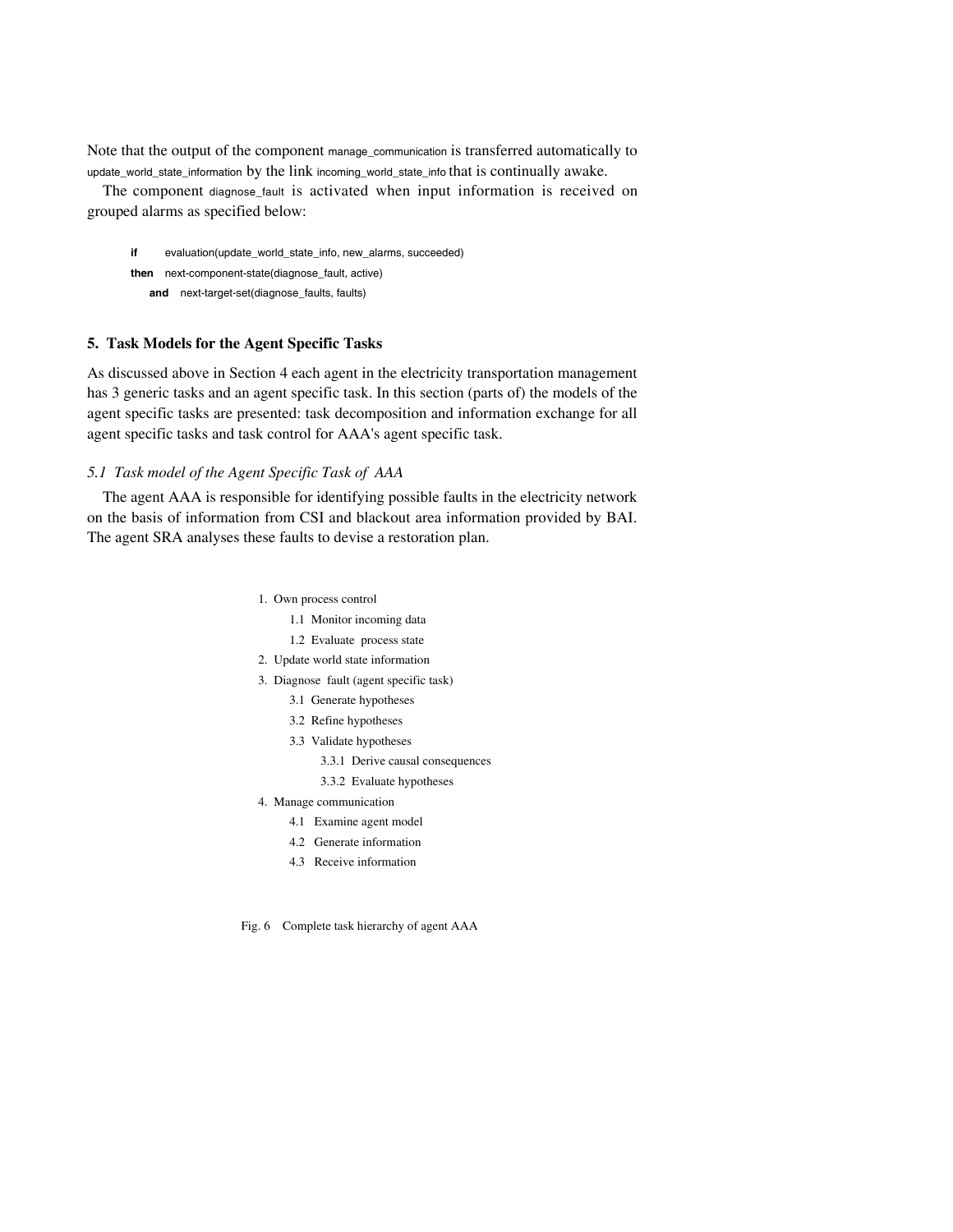The task hierarchy of AAA's agent specific task - diagnose fault - is shown in Figure 6, as part of the complete task hierarchy of agent AAA.

## 5.1.1. Decomposition and information exchange of diagnose\_fault

In Figure 7 the task decomposition of the agent specific task diagnose fault is depicted together with the information exchange between subtasks. As in Figures 3 and 5, at the component's task control is depicted at the top. This model shows the link incoming\_world\_state\_info\_to\_gh through



Fig. 7 The component diagnose fault of agent AAA

which world state information is transferred from the outer input interface to the component generate\_hypotheses. The component generate\_hypotheses produces an initial list of hypotheses which is forwarded to two components: to the component refine\_hypotheses (through the link initial\_list\_of\_hypotheses\_to\_rh) and to the component validate\_hypotheses (through the link initial\_list\_of\_hypotheses\_to\_vh). If additional information on the blackout area is available (transferred through the link info\_on\_blackout\_area) the component refine\_hypotheses prunes the list of hypotheses on the basis of this information, providing a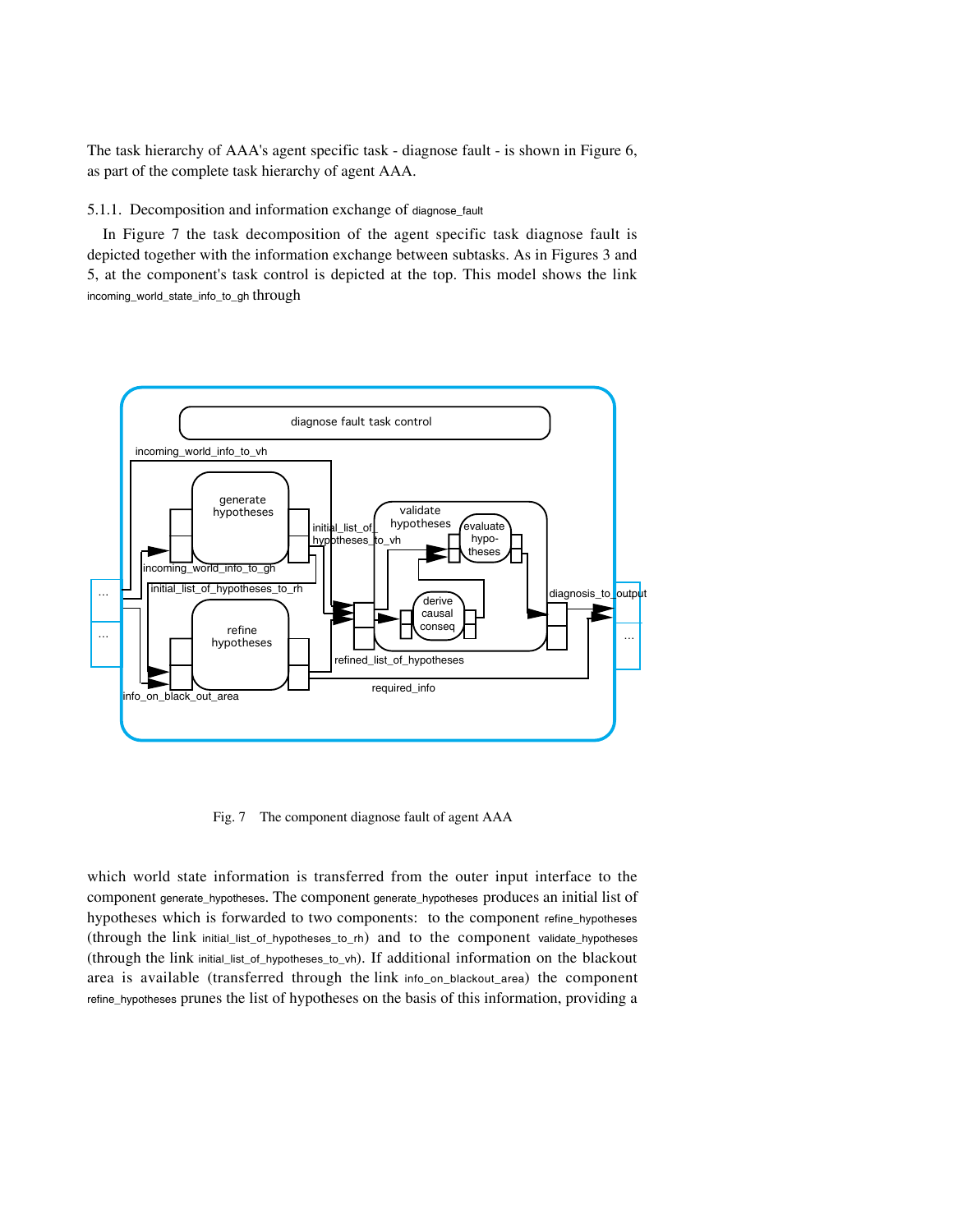more specific list of hypotheses to be tranferred to the component validate\_hypotheses through the link refined\_list\_of\_hypotheses. If not, the component refine\_hypotheses recognizes the need for additional information and the required information is transferred to the output interface of the component diagnose\_fault through the link required\_info. The component validate\_hypotheses examines the hypotheses it has received one by one (either from generate\_hypotheses or refine\_hypotheses), and transfers plausible hypotheses (hypotheses that have not been rejected) to the output interface of the component diagnose\_fault through the diagnosis\_to\_output link. The structure of the component diagnose\_fault and the information links are specified in the same way as the structure of agent AAA was specified in Section 4.1, as shown below.

# **task structure** diagnose\_fault

| subcomponents                     | generate hypotheses, refine hypotheses, validate hypotheses;        |
|-----------------------------------|---------------------------------------------------------------------|
| links                             | incoming world info to gh,                                          |
|                                   | incoming world info to vh, info on black out area,                  |
|                                   | initial list of hypotheses to rh, initial list of hypotheses to vh, |
|                                   | refined_list_of_hypotheses, required_info, diagnosis to output;     |
| end task structure diagnose fault |                                                                     |

The information links within the component diagnose\_fault are also specified in precisely the same way as the links within AAA. An example of an information link specification is depicted below.

### **link** initial\_list\_of\_hypotheses\_to\_vh: object-object

| domain       | generate hypotheses                                                                        |
|--------------|--------------------------------------------------------------------------------------------|
| output       | poss hyps                                                                                  |
| codomain     | validate hypotheses                                                                        |
| input        | hyps                                                                                       |
| sort links   | (Hyps, Hyps)                                                                               |
| object links | identity                                                                                   |
| term links   | identity                                                                                   |
| atom links   | (poss_hyp(H:Hyps), hyp(H:Hyps)): < <true,true>,<false,false>&gt;</false,false></true,true> |
| endlink      |                                                                                            |

This link relates output of the component generate\_hypotheses to input of the component validate\_hypotheses. The truth values of the atoms transferred remain the same, but the atoms are renamed. An output atom of generate hypotheses, the atom poss  $hyp(H)$  corresponds to the input atom of validate\_hypotheses, the atom hyp(H).

The component validate\_hypotheses has two subcomponents: derive\_causal\_consequences and evaluate\_hypotheses. The component derive\_causal\_consequences reasons about the world hypothetically, on the basis of causal knowledge and the hypothesis to be validated. The component evaluate\_hypotheses reasons about the outcome of this hypothetical reasoning and the information observed in the external world. If discrepancies are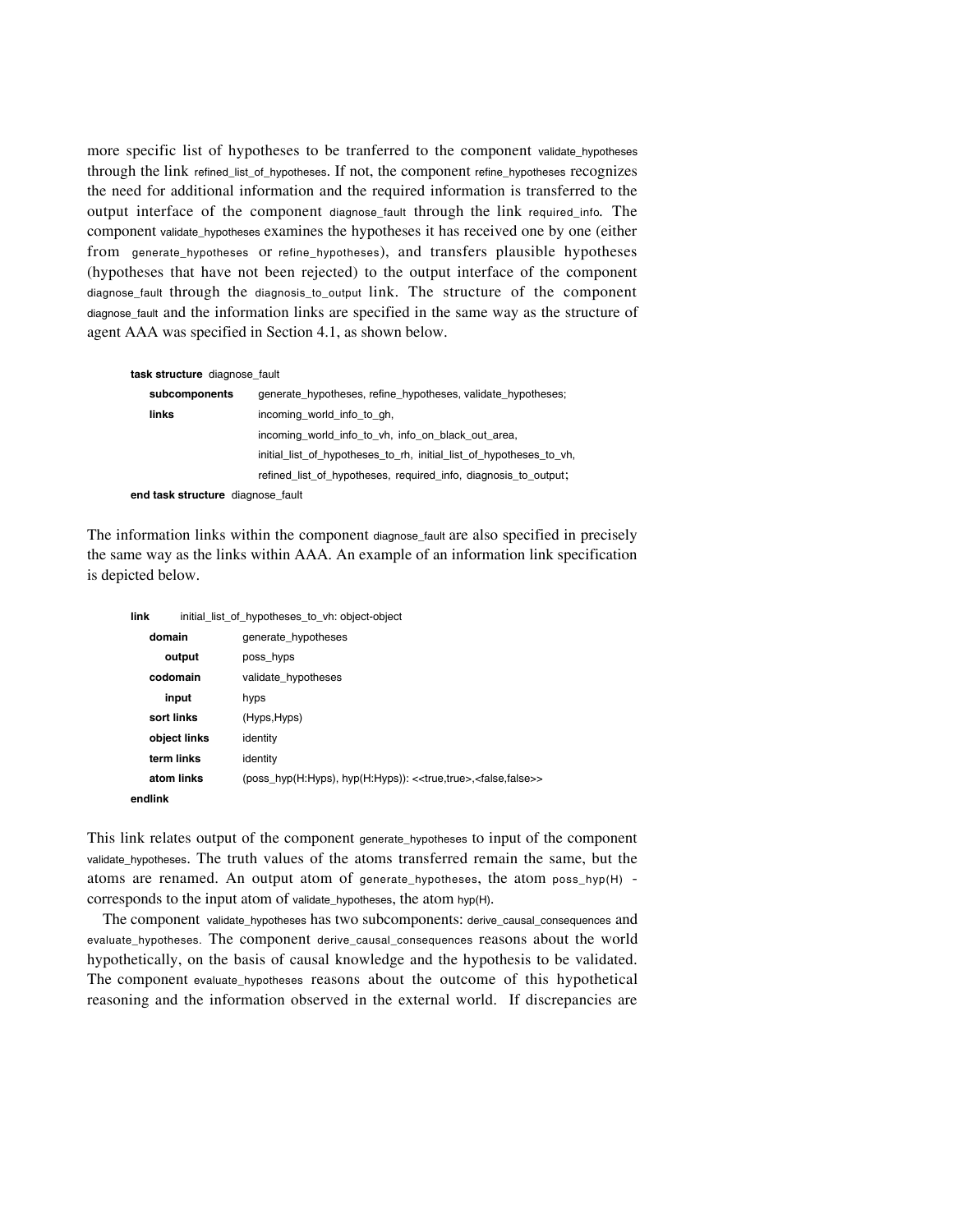identified the hypothesis is rejected. The component evaluate\_hypothesis task models a meta-level task with respect to the task of the component derive\_causal\_consequences, as depicted by the arrows at different levels within the component validate\_hypotheses.

## 5.1.2. Task control knowledge of diagnose\_fault

Specification of task control knowledge of the component diagnose\_fault is comparable to the specification of task control knowledge of AAA. Activation of diagnose\_fault results in activation of the subcomponent generate hypotheses.

- **if** component-state(diagnose\_fault, start)
- **then** next-component-state(generate\_hypotheses, active)
	- **and** next-target-set(generate\_hypotheses, poss\_hyps)
	- **and** next-link-state(incoming\_world\_state\_info\_to\_gh, awake)
	- **and** next-link-state(incoming\_world\_state\_info\_to\_vh, awake)
	- **and** next-link-state(initial\_list\_of\_hypotheses\_to\_rh, awake)
	- and next-link-state( info on black out area, awake)
	- **and** next-link-state(required\_info, awake)
	- **and** next-link-state(diagnosis\_to\_output, awake)

This rule states that once the component diagnose\_fault has been activated, the component generate\_hypotheses is to be activated with target set poss\_hyps and that all links but two (namely initial\_list\_of\_hypotheses\_to\_vh and initial\_list\_of\_hypotheses\_to\_vh) are awakened.

If hypotheses have been generated successfully, refine\_hypotheses is awakened as specified by the rule:

**if** evaluation(generate\_hypotheses, poss\_hyps, succeeded) **then** next-component-state(refine\_hypotheses, awake) **and** next-target-set(refine\_hypotheses, status\_ref\_hyps)

If no blackout area information is available, the component refine\_hypotheses succeeds for the target set no\_blackout\_area\_info and this fact is transferred through the link required\_info to the outer interface of the component diagnose\_fault and the component validate\_hypotheses is activated with the initial list of hypotheses produced by the component generate\_hypotheses. The initial list of hypotheses is transferred by explicit activation of the link initial\_list\_of\_hypotheses\_to\_vh and explication of the target set faults.

- **if** evaluation(refine\_hypotheses, no\_blackout\_area\_info , succeeded) **then** next-component-state(validate\_hypotheses, active)
	-
	- **and** next-target-set(validate\_hypotheses, faults)
	- **and** next-link-state(initial\_list\_of\_hypotheses\_to\_vh, up\_to\_date)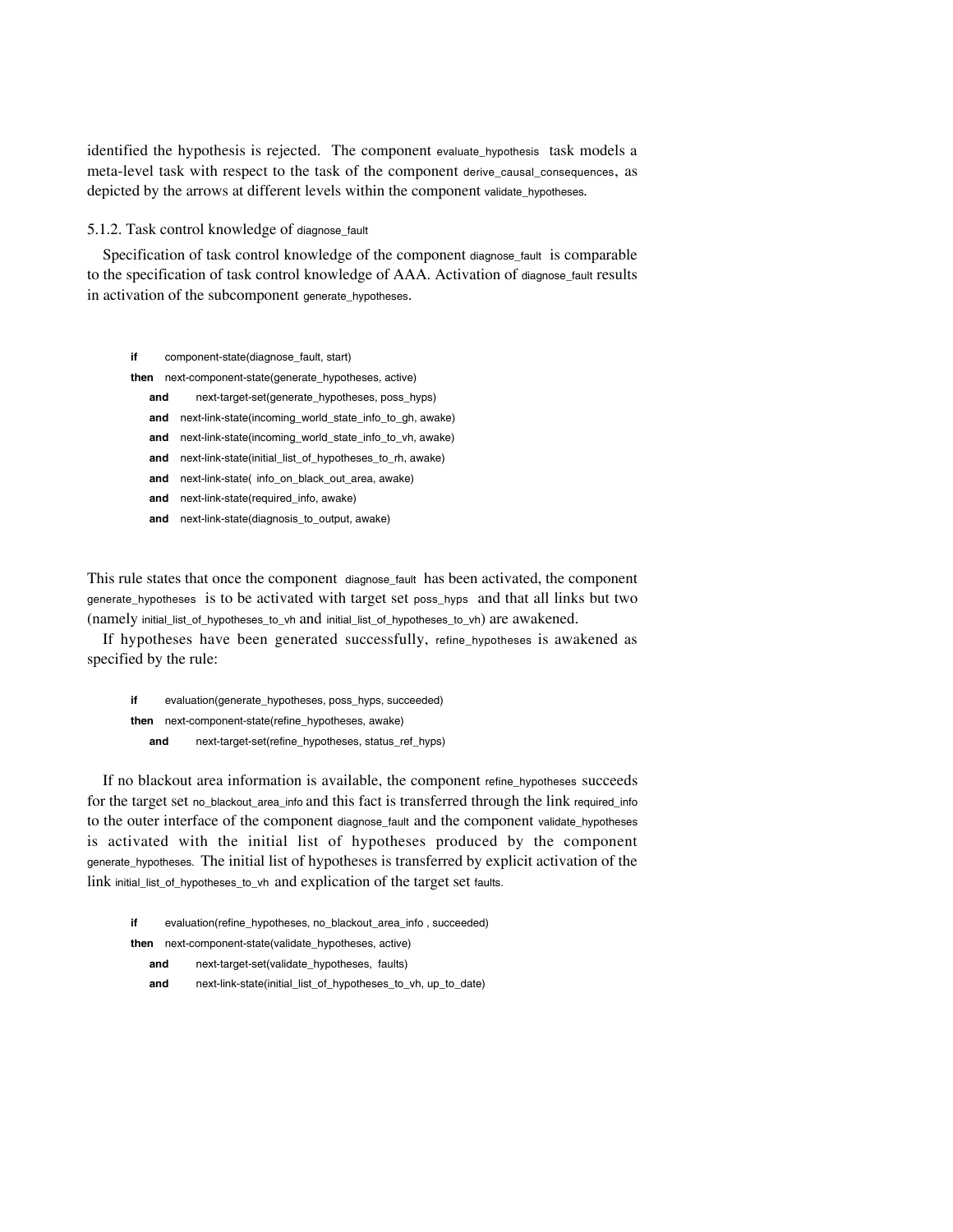If blackout information is available the component refine hypotheses succeeds for the target set ref\_hyps and the component validate\_hypotheses is activated, as specified below. In addition, the refined list of hypotheses is transferred to validate\_hypotheses by explicit activation of the link refined list of hypotheses.

| if   | evaluation(refine hypotheses, ref hyps, succeeded) |                                                               |  |
|------|----------------------------------------------------|---------------------------------------------------------------|--|
| then | next-component-state(validate hypotheses, active)  |                                                               |  |
| and  |                                                    | next-target-set(validate hypotheses, faults)                  |  |
| and  |                                                    | next-link-state(refined_list_of_hypotheses_to_vg, up_to_date) |  |

If blackout area information is made available while the component validate\_hypotheses is active, validate\_hypotheses is reactivated (by the rule specified above) and the new list of hypotheses is transferred (by activation of the link refined\_list\_of\_hypotheses), replacing the initial list of hypotheses provided by generate\_hypotheses. This new input to the component validate\_hypotheses leads to revision of the validation process.

Task control of validate\_hypotheses is straightforward: it specifies that the components derive\_causal\_consequences and evaluate\_hypotheses are activated sequentially. The specification has been omitted.

# *5.2. Task Model of the Agent Specific Task of CSI*

The agent CSI (the Control System Interface) periodically produces a snapshot which describes the entire state of the network at the current instant in time. It also performs a preliminary analysis on the data it receives from the network to determine whether there may be a fault. The agent CSI's specific task can be subdivided into the following subtasks:

- 3. Analyse incoming data (agent specific task)
	- 3.1 Alarm messages acquisition
	- 3.2 Chronological messages acquisition
	- 3.3 Disturbance detection
	- 3.4 Snaphot provision
	- 3.5 Monitoring restoration process

The information exchange between these tasks is depicted in Figure 8.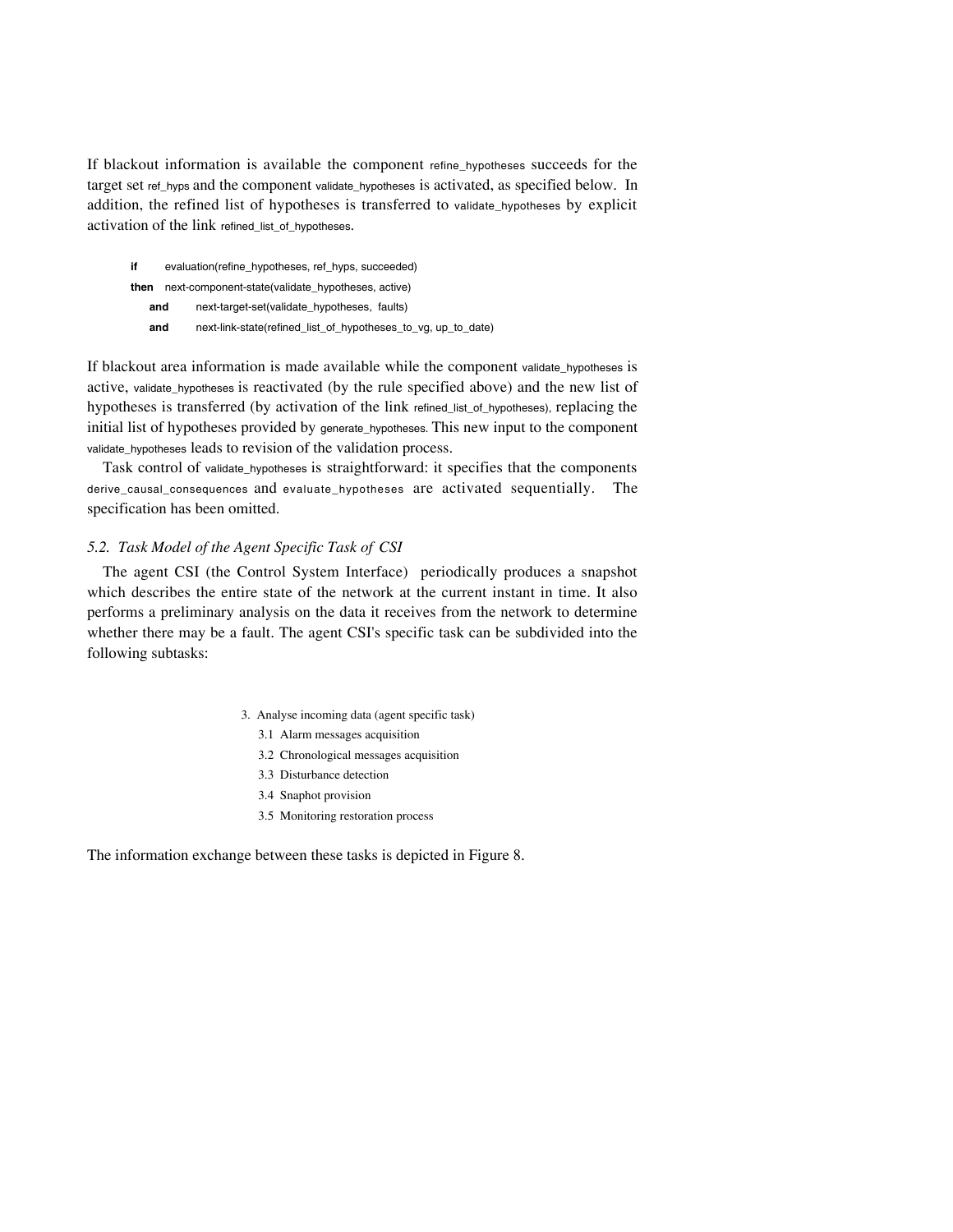

Fig. 8 The component analyse incoming data of the agent CSI

CSI receives network snapshots every 15 minutes. This information is transferred directly to the component provision\_of\_snapshots. The component alarm\_messages\_acquisition receives alarm messages from the external world through the link world\_info\_to\_ama and combines them into blocks of alarms. The component disturbance\_detection receives these blocks of alarms through the link alarms and identifies indications of failure. These indications are transferred to the output interface of the agent specific task of CSI analyse\_incoming\_data. The component chronological\_message\_acquisition uses both chronological (and non-chronological alarms for missing information) received from the external world to produce blocks of chronological alarms. These block of chronological alarms are transferred to the output interface of analyse\_incoming\_data. Once the component monitoring\_restoration\_process has received information stating that the operator has started plan execution, it monitors the restoration process on the basis of incoming snapshot information and the current restoration plan.

# *5.3. Task Model of the agent specific task of BAI*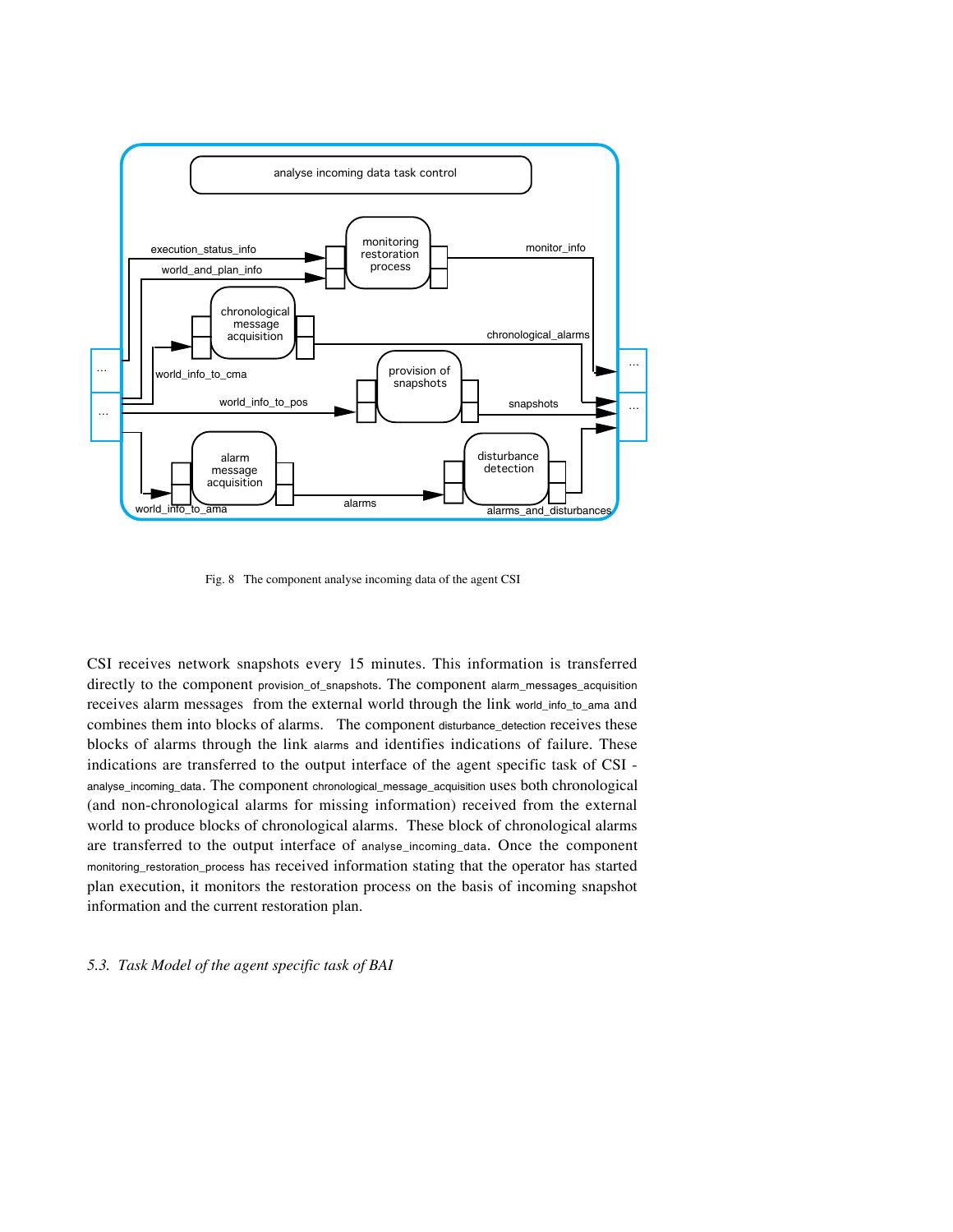The agent BAI (blackout area identifier) is a fast and relatively unsophisticated system which can pinpoint the approximate region of a fault. This region, the blackout area, is used to prune the list of possible hypothetical faults generated by AAA. The agent BAI's specific task is determine\_focus. This task is subdivided into two subtasks, as shown below.

- 3. Determine focus (agent specific task)
	- 3.1 Determine initial focus
	- 3.2 Determine final focus

These tasks are depicted below in Figure 9 together with information exchange.



Fig. 9 The component determine focus of the agent BAI

The component determine\_initial\_focus uses part of the world state information transferred to determine\_focus, namely indications of failure, to determine which elements are in the blackout area during the first notification of a disturbance. The link initial\_focus tranfers the result, an initial focus, to the component determine\_final\_focus. The component determine\_final\_focus uses other world state information, namely snapshot information, to confirm whether elements are still in the initial focus area during the phase after the disturbance took place. The result, a final focus, is tranferred to the output interface of determine\_focus through the link focus\_out.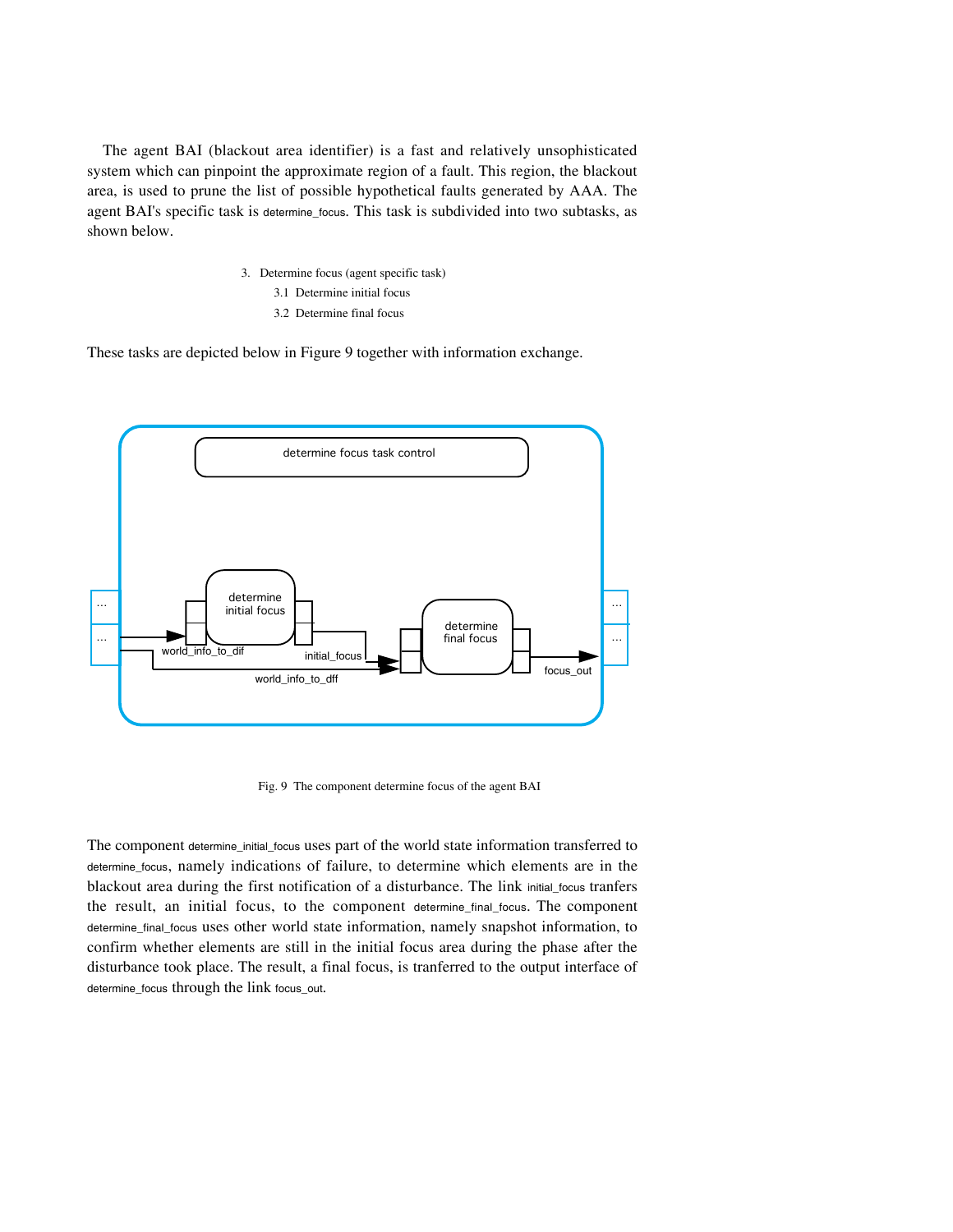# *5.4 . Task Model of the Agent Specific Task of SRA*

The agent SRA (the System Restoration Agent) generates a plan of action which can be used to repair the network once the cause and location of the fault have been determined. The task hierarchy of SRA's agent specific tasks is the following:

3. Determine plans and monitor plan execution (agent specific tasks)

3.1 Determine Plans

- 3.1.1 Generate proposed actions.
- 3.1.2 Check proposed actions.

3.1.3 Prepare plans.

3.2 Monitor plan execution.

The hierarchical structure and information exchange depicted in Figure 10 shows how the two main tasks of this component are clearly distinguished.



Fig. 10 The component determine plans and monitor plan execution of the agent SRA

The component determine\_plans receives information on the faults detected, the blackout area identified, and the current state of the world which it uses to prepare a plan to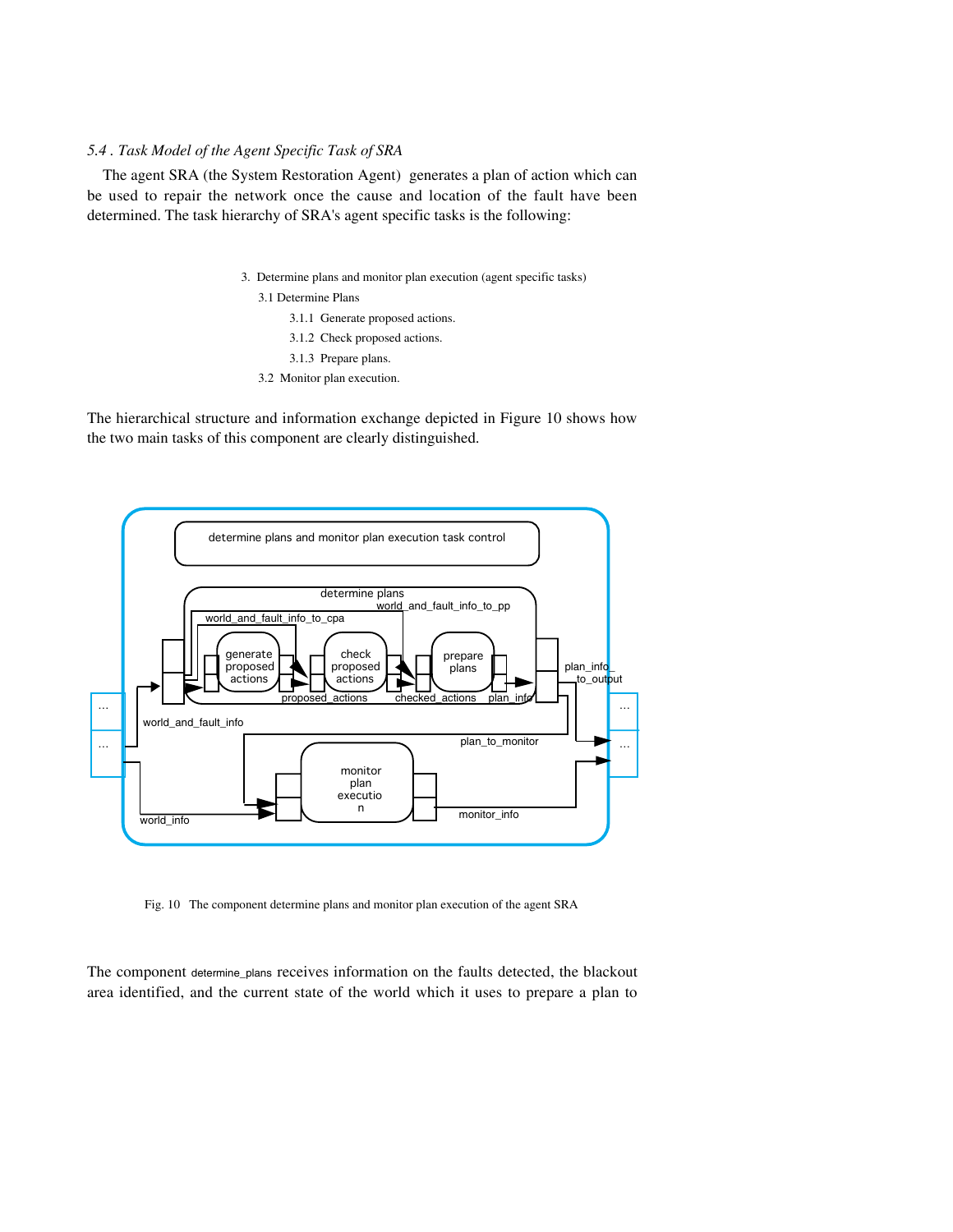restore the network. This plan is transferred to the output interface of the component determine\_plans\_and\_monitor\_plan\_execution. Once determine\_plans\_and\_monitor\_plan\_execution receives information that the operator has started plan execution, the component monitor\_plan\_execution evaluates the status of the network (information received on the state of the world) in relation to the plan. This information is tranferred to the output interface of the component.

### **6. Interaction between Agents and between Agents and the External World**

Agents are not only capable of exchanging information with other agents, they are also capable of exchanging information with the external world. Although the two types of interaction can be realised by essentially the same mechanisms, they differ conceptually. Interaction with the external world will be discussed below in 6.1, interaction between agents will be described in 6.2.

In Figure 11 the interaction channels between agents and between agents and the external world are depicted together with distinctions between levels of information transferred. An example scenario will be used in 6.3 to describe the patterns of interaction modelled for electricity transportation management.

## *6.1. Interaction between Agents and the External World*

Interaction between an agent and the external world is modelled almost identically from the agent's point of view to interaction between agents. Information links are defined between specific agents and the external world for the purpose of either observation or performance of one or more specific actions. Observation of the external world may be modelled as an agent's specific request for information about the external world from the external world. The agent's own process control realises that such information is required and activates the agent's interaction with the external world component (which has not been modelled in the electricity transportation management example) after which the request is transferred to the agent's output interface. Once this meta-information has reached the agent's interface, it is transferred to the external world. As a result of the request, object-level information may be transferred through another link back to the requesting agent. The external world includes information on the current state of the world, so that the agent can be made aware of any changes, if it so requests.

Performance of a specific action may be modelled as an update of the external world state. Once an agent has determined that an action is to be performed, information about action performance is transferred to the external world, upon which the state of the external world changes.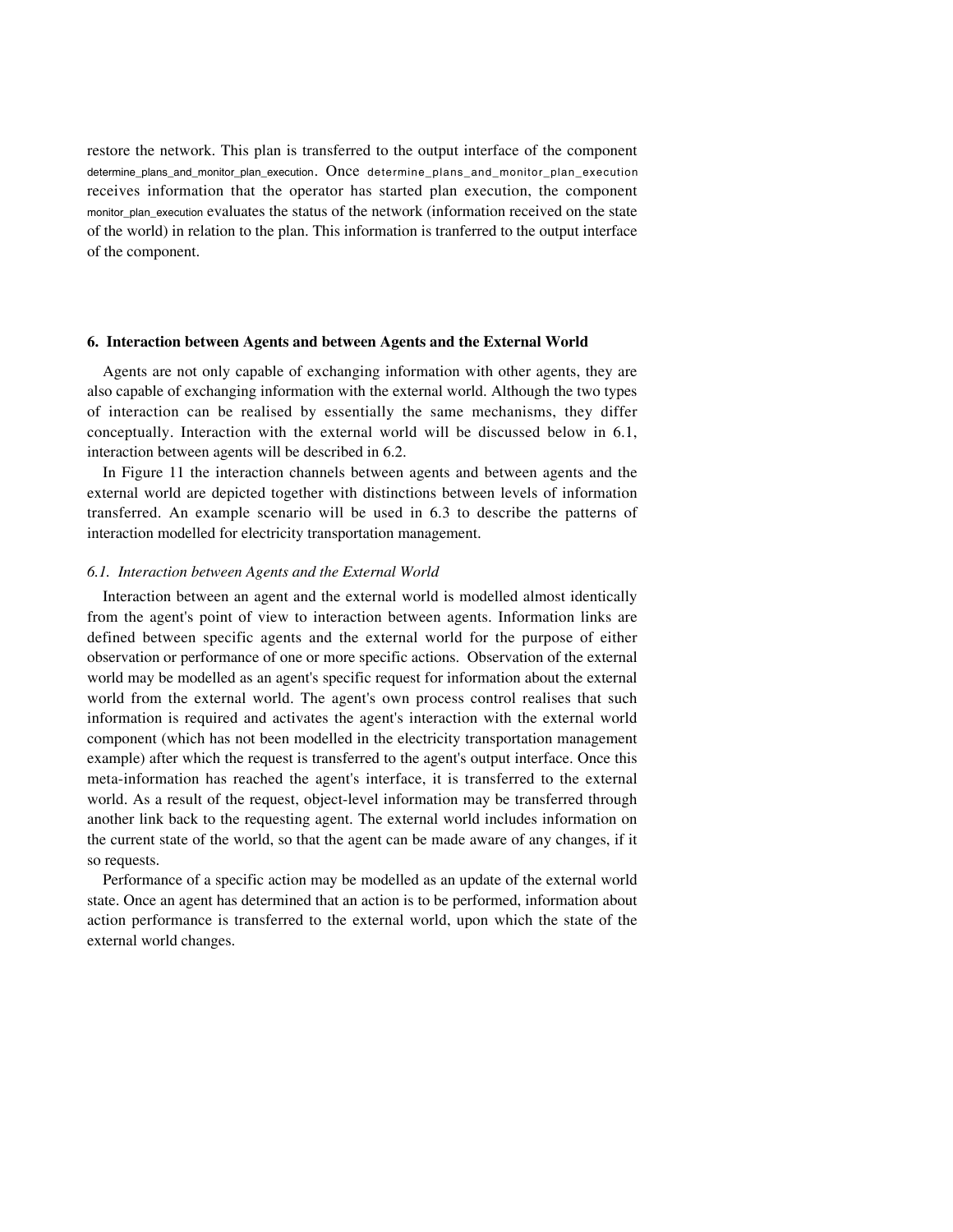#### *6.2. Communication between Agents*

Patterns of communication between agents are made explicit by specification of information links, together with agent-specific knowledge of when information is to be transferred. An agent may, for example, decide to send specific information to one or more other agents once every 15 minutes, instigated by the agent's manage communication component. This information is transferred through a link to its output interface, after which the information is transferred through one or more other links to one or more other agents. Manage communication uses knowledge of other agents, knowledge of its own plans and knowledge of the information available/requested, to determine which information to communicate to which agent. The receiving agent may not choose to use the information immediately, but once the information has been sent, it is assumed to have been received by the other agent.

Another pattern of communication frequently encountered in multi-agent situations is modelled for situations in which agents realise that additional information on a specific topic is required. Again on the basis of an agent's knowledge of other agents (including knowledge of the types of information individual agents can possibly provide) an agent determines which information to request from which other agent(s). The links between the agents and the mechanisms within individual agents (an agent's manage communication task and links for information exchange within the agent) required to issue and receive requests, are explicitly defined. The own process control of an agent recognizes the need for additional information and informs the component responsible for managing communication. This component reasons about other agents and prepares one or more specific requests to one or more agents. The requests are transferred to the agent's output interface, after which the information is transferred through relevant links to other agents. Note that requests for specific information are transferred as metainformation (about object-level information) to one or more other agents. If one of these agents is capable of providing the information requested and is willing to do so, this information is transferred back through another information link.

## *6.3. An example scenario*

The information links modelled for the electricity transportation management task both between agents, and between agents and the external world, are shown in Figure 11. The interaction patterns are described below.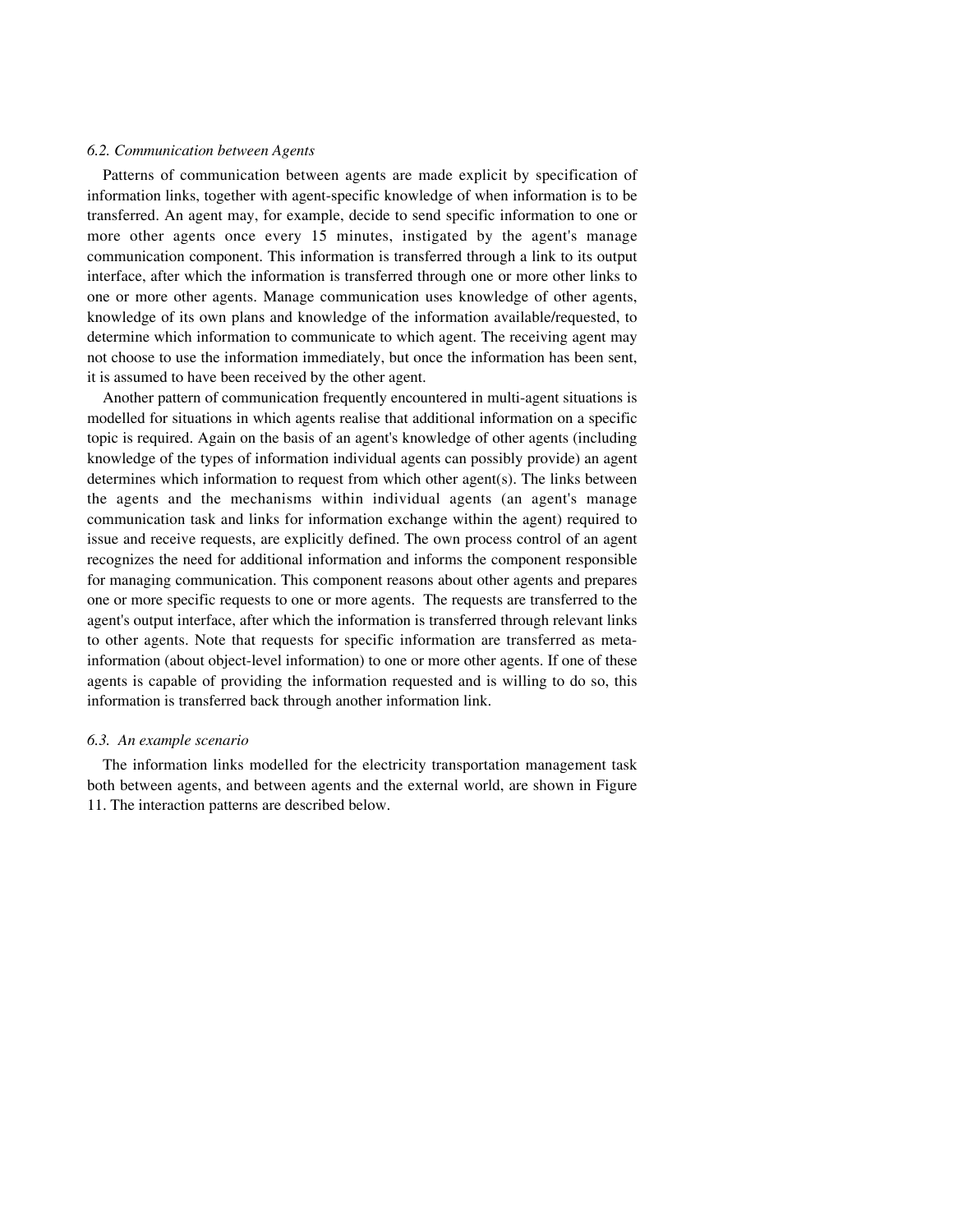

Fig. 11 Interaction between the agents and between agents and the world

The control system of the network (part of the external world) sends alarms and snapshots of the network to CSI. This agent groups alarms, detects indications of disturbances, and provides snapshot information to interested agents. CSI's manage communication task has models of other agents on which it bases the decision to forward the information to BAI, AAA and SRA. Agents AAA and BAI use this information to analyse the status of the network. In addition to information acquired from CSI, the agent AAA may also acquire information on the blackout area from BAI. The agent AAA uses this information to focus its process of diagnosis. If this information was not already provided, AAA notices this and specifically sends a request: an example of agent communication between AAA and BAI explained below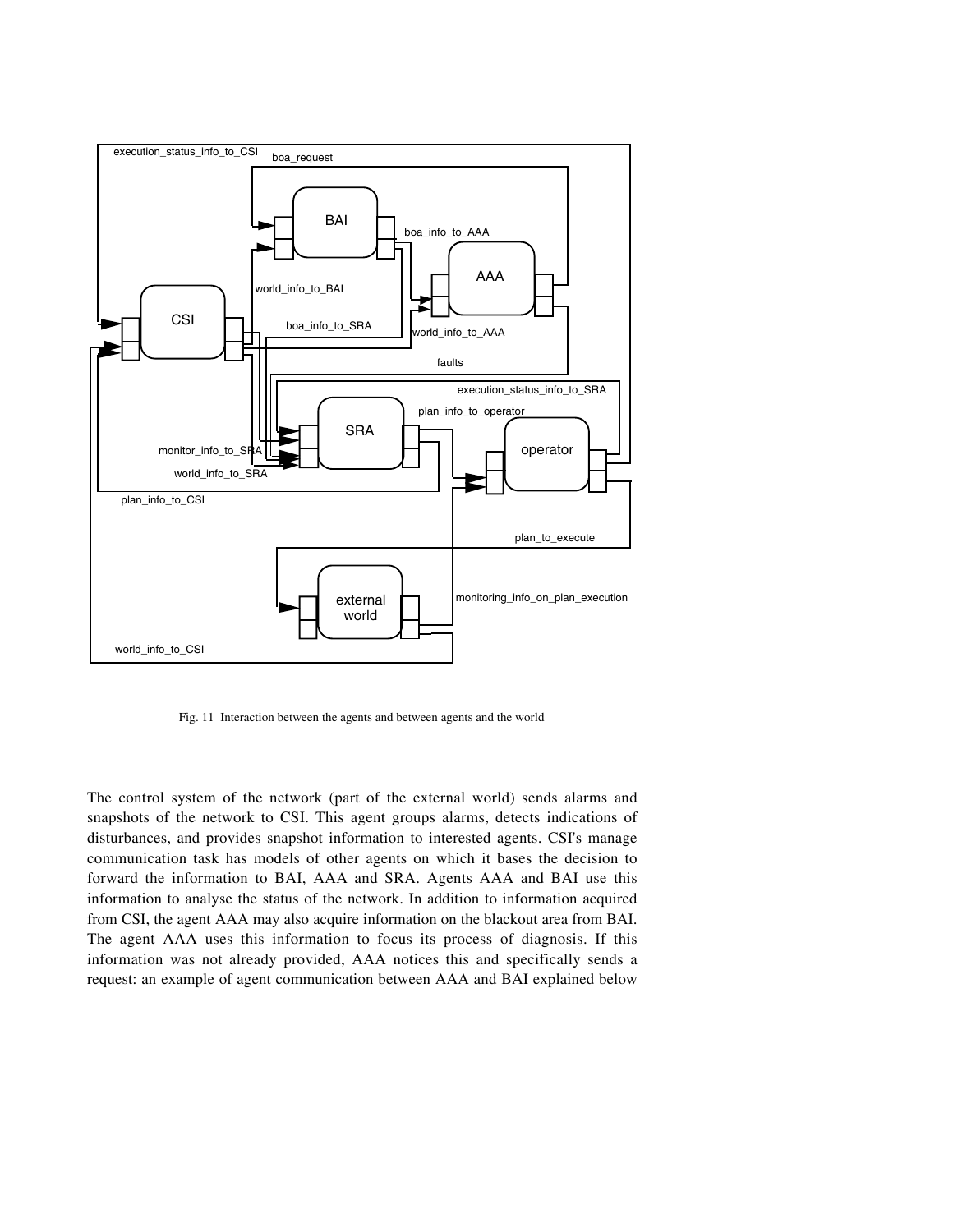in more detail. The information link boa\_request in Figure 11, linking meta-information stating that blackout area information is needed is specified by:

| link    | boa request: object-object |                                                                   |
|---------|----------------------------|-------------------------------------------------------------------|
| domain  |                            | AAA                                                               |
|         | output                     | request_output                                                    |
|         | codomain                   | BAI                                                               |
|         | input                      | request_input                                                     |
|         | atom links                 | (boa_info_needed, boa_info_needed): < <true,true>&gt;</true,true> |
| endlink |                            |                                                                   |

AAA initiates this information exchange: the update of this information link is specified by task control knowledge of AAA on the basis of the results of the component manage\_communication (see Section 4). AAA's own process control realises that it does not have any information about a possible blackout area, and that this information has to be acquired from another agent. This information is transferred to the component manage\_communication. This component consults the models of other agents to determine from which agents this information can be acquired and decides to request this information from BAI. The agent AAA's task control knowledge transfers the output of manage\_communication to AAA's outer interface. The agent BAI receives the output trough the information link boa\_request. The information link from BAI to AAA, boa\_info\_to\_AAA, is updated if BAI has blackout area information to transfer to AAA. BAI's task control knowledge specifies that blackout area information produced by the agent specific task component and transferred to BAI's component manage\_communication, is made available to the agents determined by manage communication. This is effectuated by transferring the information to BAI's output interface, which in turn activates the links. AAA uses this information together with the other information it has acquired, and its own knowledge, to produce a list of hypotheses about possible faults. This list is transferred to SRA.

In addition to the information received from CSI on the state of the world, SRA receives the faults diagnosed by AAA from AAA and information about the blackout area from BAI. SRA uses this information to prepare a plan which it sends to the operator for execution and to CSI to monitor at network level. The operator executes the plan in the external world, informing SRA and CSI that execution has commenced. CSI detects when changes have occurred in the network which are likely to require a replanning endeavour and informs SRA of the deviations. This exchange of information is depicted by the the meta-level information link between CSI and SRA.

# **7. Discussion**

Explication of the knowledge involved in reasoning, the information exchanged between agents and knowledge involved in task control within and between agents, is essential in modelling and specifying multi-agent systems. Earlier papers $6,7$  focussed on modelling and specifying task control within agents. In this paper, in addition the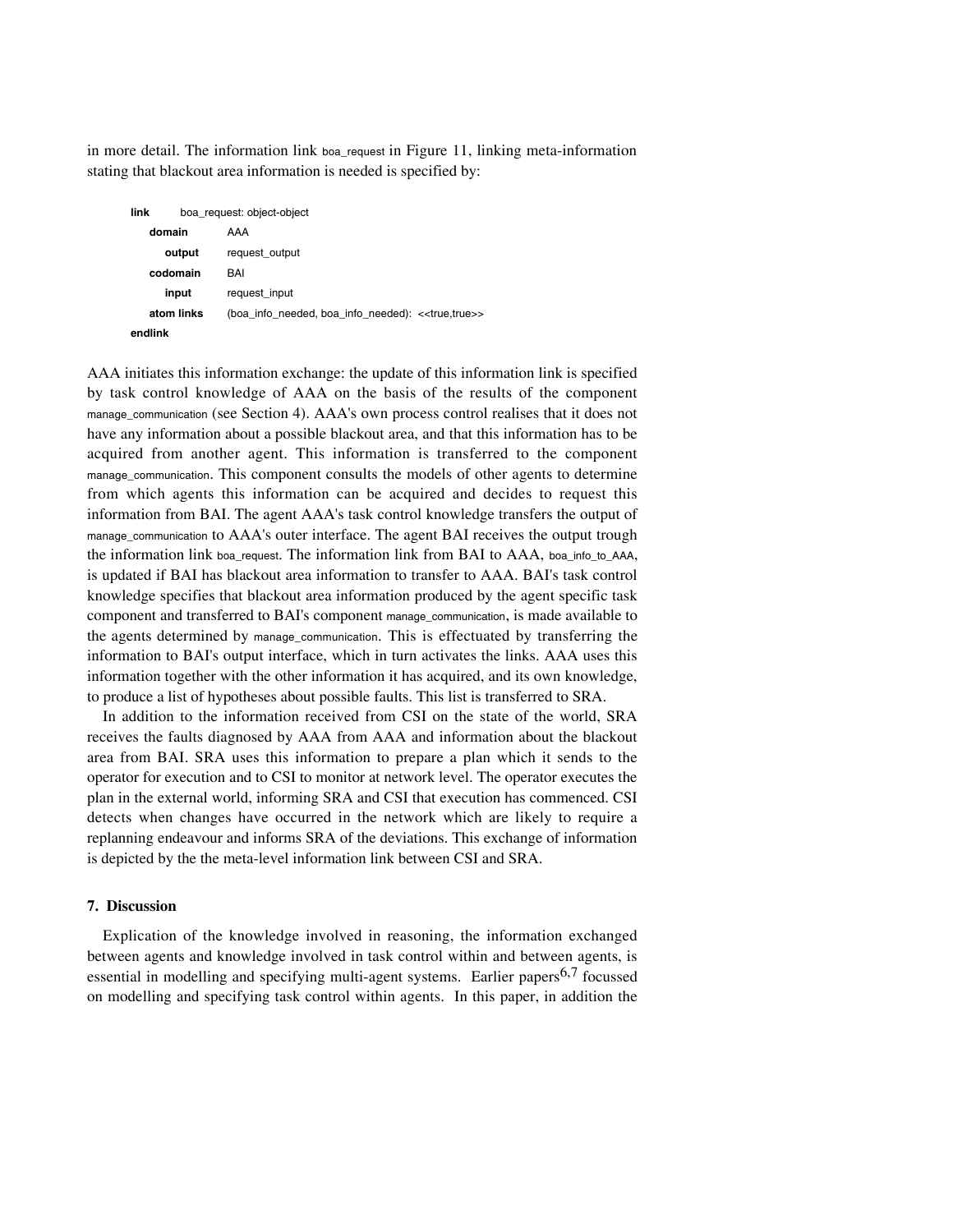exchange of information within agents and the communication between agents have been more closely analysed, modelled and specified, for a number of different agents in an industrial application.

There were two main perceived benefits of using DESIRE to help specify the electricity management application. Firstly, it provided a much clearer and more readily comprehensible description of the application than the more informal and descriptive technique which was originally used. It is felt that if the original specification had been produced using DESIRE then the subsequent implementation could have proceeded more rapidly. The second benefit was that the DESIRE specification highlighted a number of oversights in the original specification. Some cases of interactions and control decisions were found to be missing from the informal specification. Unfortunately this eveidence is only anecdotal at present and it is also unclear as to how much of the aforementioned benefit is attributable to using a formal specification tool as opposed to using DESIRE in particular. Future work aims to place this assessment on a more substantial grounding.

The declarative compositional framework DESIRE provides a principled architecture concept for agent design in which complex (reflective) reasoning within agents is explicitly modelled, as are communication patterns between agents and interaction with the external world. The framework supports conceptual design and specification of both dynamic and static aspects of agent behaviour and of the interaction between agents, and between agents and the external world. Depending on the situation at hand agents can be designed to be autonomous or fully controlled or anything in between. Interaction can be modelled by explicit activation of information channels between agents, or as continuous processes of information exchange between agents, depending on the type of information and the role it plays in the processes modelled. In principle, the framework should be able to support the analysis and specification of a wide variety of agents: from simple agents to more complex agents, from weak agents to strong agents, et cetera.

In on-going research, agent characteristics such as beliefs, desires, intentions, commitments, and cooperation are being analysed, modelled, and specified within the DESIRE framework. A cooperation model for project coordination based on joint intentions and a model for collective user satisfaction in cooperative environments have been presented.20,21

Formal semantics of the specification language are based on temporal logic.<sup>9,15,16,17</sup> Recent research on validation and verification based on these temporal semantics identifies some of the notions that are useful<sup>22</sup>; an interesting and important topic in particular for safety critical systems.

#### **Acknowledgements**

This research was partly supported by the ESPRIT III Basic Research project 6156 DRUMS II on Defeasible Reasoning and Uncertainty Management Systems and by the Polish KBN Grant 3 P406 019 06.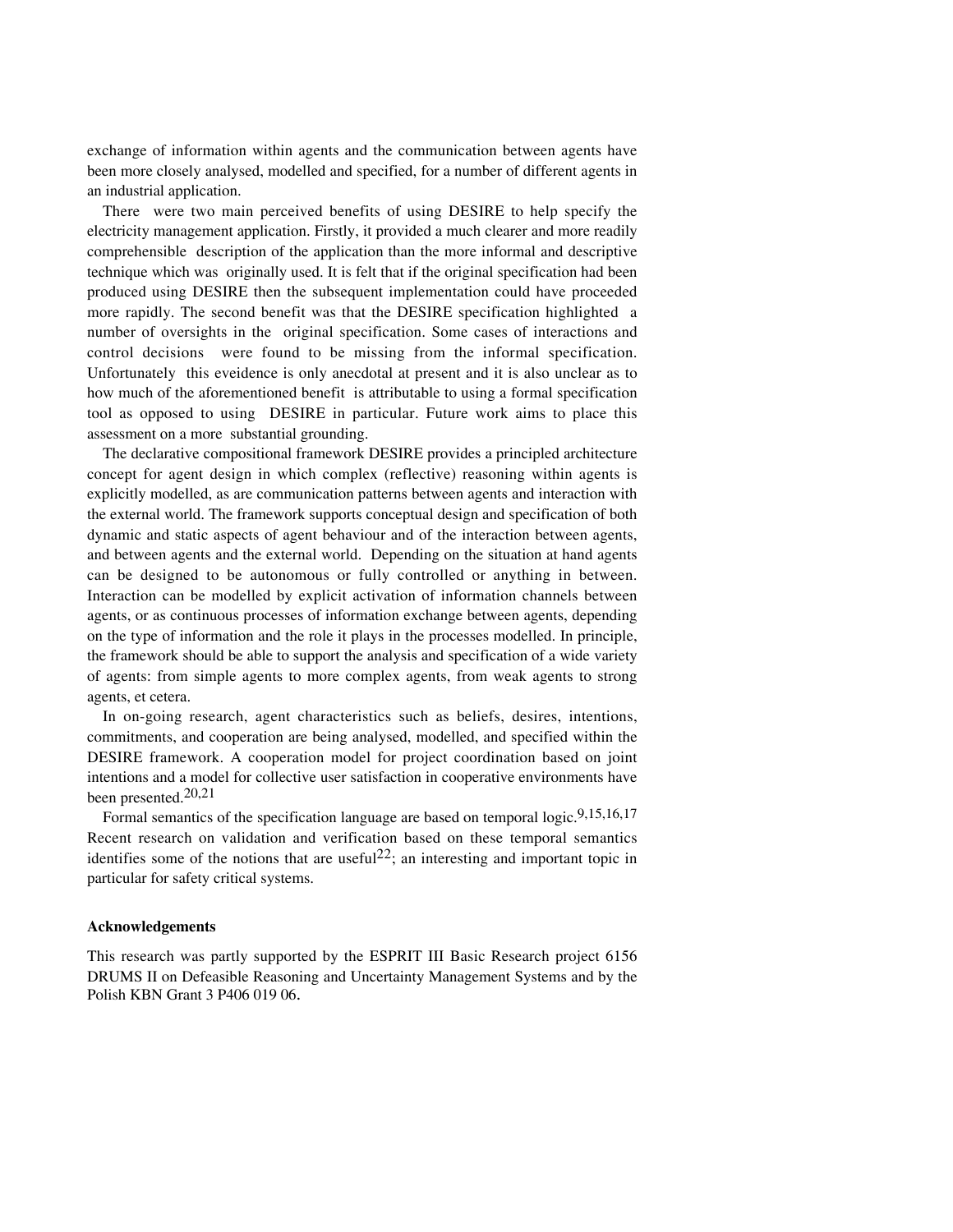### **References**

- 1. Rao, A.S. and M.P. Georgeff, Modeling rational agents within a BDI- architecture. In: R. Fikes and E. Sandewall (eds.), *Proceedings of the Second Conference on Knowledge Representation and Reasoning, KR'92,* Morgan Kaufman, 1991, pp. 473-484.
- 2. Fisher, M. and Wooldridge, M., (1993) Specifying and Verifying distributed intelligent systems In: *Proc of Sixth Portugese Conf. on AI,* Portugal, pp 13-28.
- 3. Burkhard, H. D., (1993) Liveness and Fairness Properties in Multi-Agent Systems. *Proc. 13th Int. Joint Conf. on AI, IJCAI'93*, Chambery, France, pp 325-330.
- 4. Luck, M., d'Inverno, M. (1995). A formal framework for agency and autonomy. In: V. Lessor (ed.), *Proceedings First International Conference on Multi-Agent Systems, ICMAS'95*, AAAI Press/The MIT Press, Cambridge, pp. 254-260
- 5. O' Hare, G. M. P., (1996) Agent Factory: An Environment for the Fabrication of Multi-Agent Systems. In: *Foundations of Distributed Artificial Intelligence* (eds G. M. P. O'Hare and N. R. Jennings) Wiley Interscience.
- 6. Brazier, F.M.T., B. Dunin-Keplicz, N.R. Jennings, J. Treur (1995a). Formal Specification of Multi-Agent Systems: a Real World Case. In: V. Lesser (ed.), *Proc. of the First International Conference on Multi-Agent Systems, ICMAS-95*, MIT Press, 1995, pp. 25-32.
- 7. Brazier, F.M.T., B. Dunin-Keplicz, N.R. Jennings, J. Treur (1995b). Modelling Distributed Industrial Processes in a Multi-Agent Framework. In: O'Hare, Kirns (eds.), *The Intelligent Organisation: a Coordination Perspective* Springer Verlag.
- 8. Langevelde, I.A. van, A.W. Philipsen and J. Treur (1992). Formal specification of compositional architectures, in B. Neumann (ed.), *Proceedings of the 10th European Conference on Artificial Intelligence, ECAI'92*, John Wiley & Sons, Chichester, pp. 272- 276.
- 9. Brazier, F.M.T., J. Treur, N.J.E. Wijngaards and M. Willems (1994). *Temporal semantics and specification of complex tasks*. Technical Report IR-375, Vrije Universiteit Amsterdam, Department of Mathematics and Computer Science.
- 10. Brazier, F.M.T. and J. Treur (1994). User centered knowledge-based system design: a formal modelling approach. In: L. Steels, G. Schreiber and W. Van de Velde (eds.), *A future for knowledge acquisition*, *Proceedings of the 8th European Knowledge Acquisition Workshop*, EKAW '94. Springer Verlag, Lecture Notes in Artificial Intelligence 867, pp. 283-300.
- 11. Dunin-Keplicz, B. and J. Treur (1995). Compositional formal specification of multi-agent systems. In: M. Wooldridge, N. Jennings (eds.), *Intelligent Agents*, Proc. of the ECAI'94 Workshop on Agent Theories, Architectures and Languages, Lecture Notes in AI, vol. 890, Springer Verlag, 1995, pp. 102-117
- 12. Diller, A. *Z: an Introduction to Formal Methods*. Wiley, 1992.
- 13. Spivey, J.M. *The Z Notation. A Reference Manual*, 2nd Edition. Prentice-Hall, 1992.
- 14. Jones, C.B. (1990). *Systematic Software Development Using VDM*, 2nd Edition. Prentice-Hall, 1990.
- 15. Engelfriet, J. and J. Treur (1994). Temporal Theories of Reasoning. In: C. MacNish, D. Pearce, L.M. Pereira (eds.), *Logics in Artifical Intelligence*, Proc. of the 4th European Workshop on Logics in Artificial Intelligence, JELIA '94. Springer Verlag, pp. 279-299. Also in: *Journal of Applied Non-Classsical Logics*, vol. 5, Special Issue with selected papers from JELIA'94, 1995, pp. 239-261